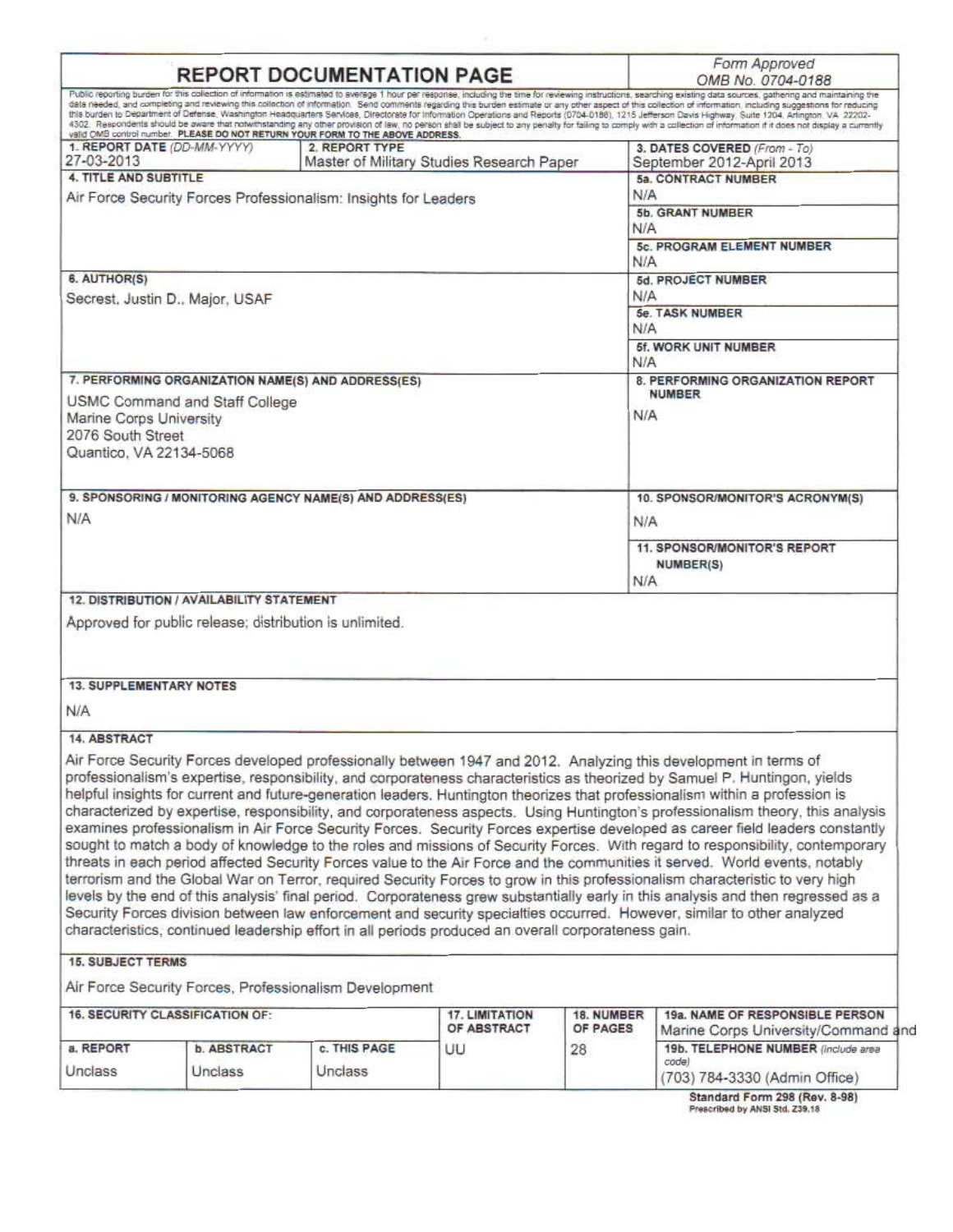United States Marine Corps Command and Staff College Marine Corps University 2076 South Street Marine Corps Combat Development Command Quantico. Virginia 22134-5068

MASTER OF MILITARY STUDIES

# TITLE:

Air Force Security Forces Professionalism: Insights for Leaders

# SUBMITTED IN PARTIAL FULFILLMENT OF THE REQUIREMENTS FOR THE DEGREE OF MASTER OF MILITARY STUDIES

# AUTHOR:

Major Justin D. Secrest

AY 12-13

| Approved: | Mentor and Oral Defense Committee Member: Dr. Pauletta Otis |
|-----------|-------------------------------------------------------------|
| Date:     |                                                             |
|           |                                                             |
|           | Oral Defense Committee Member: Edward J. Erickson, PhD      |
| Approved: |                                                             |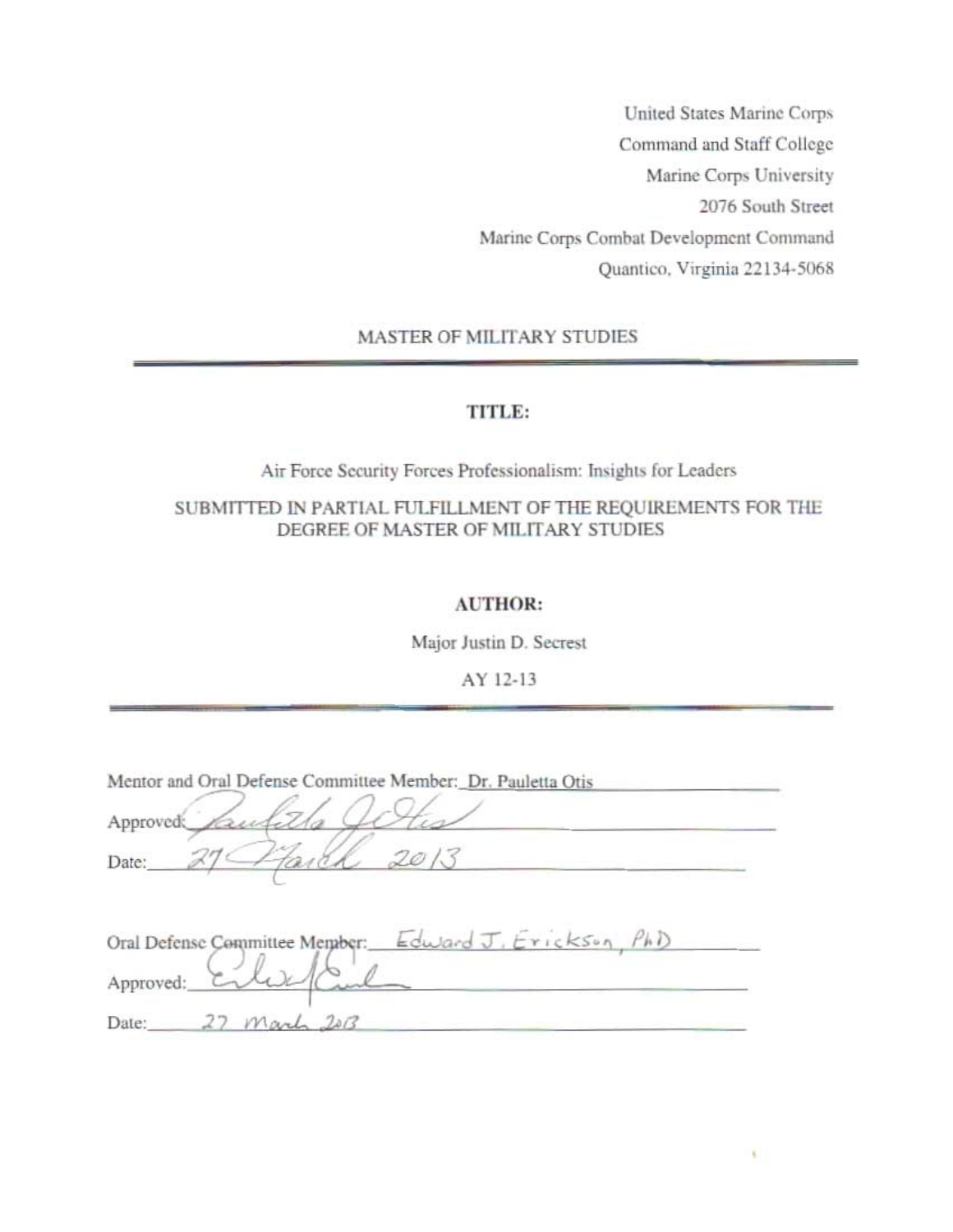# *Executive Summary*

**Title:** Air Force Security Forces Professionalism: Useful Insights for Leaders

# **Author: Major Justin D. Secrest**

**Thesis:** Air Force Security Forces developed professionally between 1947 and 2012. Analyzing this development in terms of professionalism's expertise, responsibility, and corporateness characteristics as theorized by Samuel P. Huntingon, yields helpful insights for current and future-generation leaders.

**Discussion:** Samuel P. Huntington defines a profession as, "a peculiar type of functional group with highly specialized characteristics." He theorizes that professionalism within a profession is characterized by expertise, responsibility, and corporateness aspects. Using Huntington's professionalism theory, this analysis examines professionalism in Air Force Security Forces. Security Forces expertise developed as career field leaders constantly sought to match a body of knowledge to the roles and missions of Security Forces. Expertise varied at times especially going into and out of war periods; however, it continued to improve throughout each analyzed period. Responsibility also varied. Contemporary threats in each period affected Security Forces value to the Air Force and the communities it served. World events, notably terrorism and the Global War on Terror, required Security Forces to grow in this professionalism characteristic to very high levels by the end of this analysis' final period. Corporateness grew substantially early in this analysis and then regressed as a Security Forces division between law enforcement and security specialties occurred. However, similar to other analyzed characteristics, continued leadership effort in all periods produced an overall corporateness gain.

**Conclusion:** From this analysis, three themes arise to provide useful insights for leaders. First, to provide enhancement in professionalism's expertise characteristic, leaders must identify a profession's primary role and align expertise-building opportunities to it. Second, to generate increased value and responsibility in a profession, leaders must identify areas of value to communities; then capitalize on them. Finally, to improve essential corporateness within a profession, leaders must create and merge an outward and inward identity. Leaders should consider these insights when developing professionalism in organizations. Additionally, professional development methodology is worthy of continued study and research to ensure leader insights remain current in a dynamic world.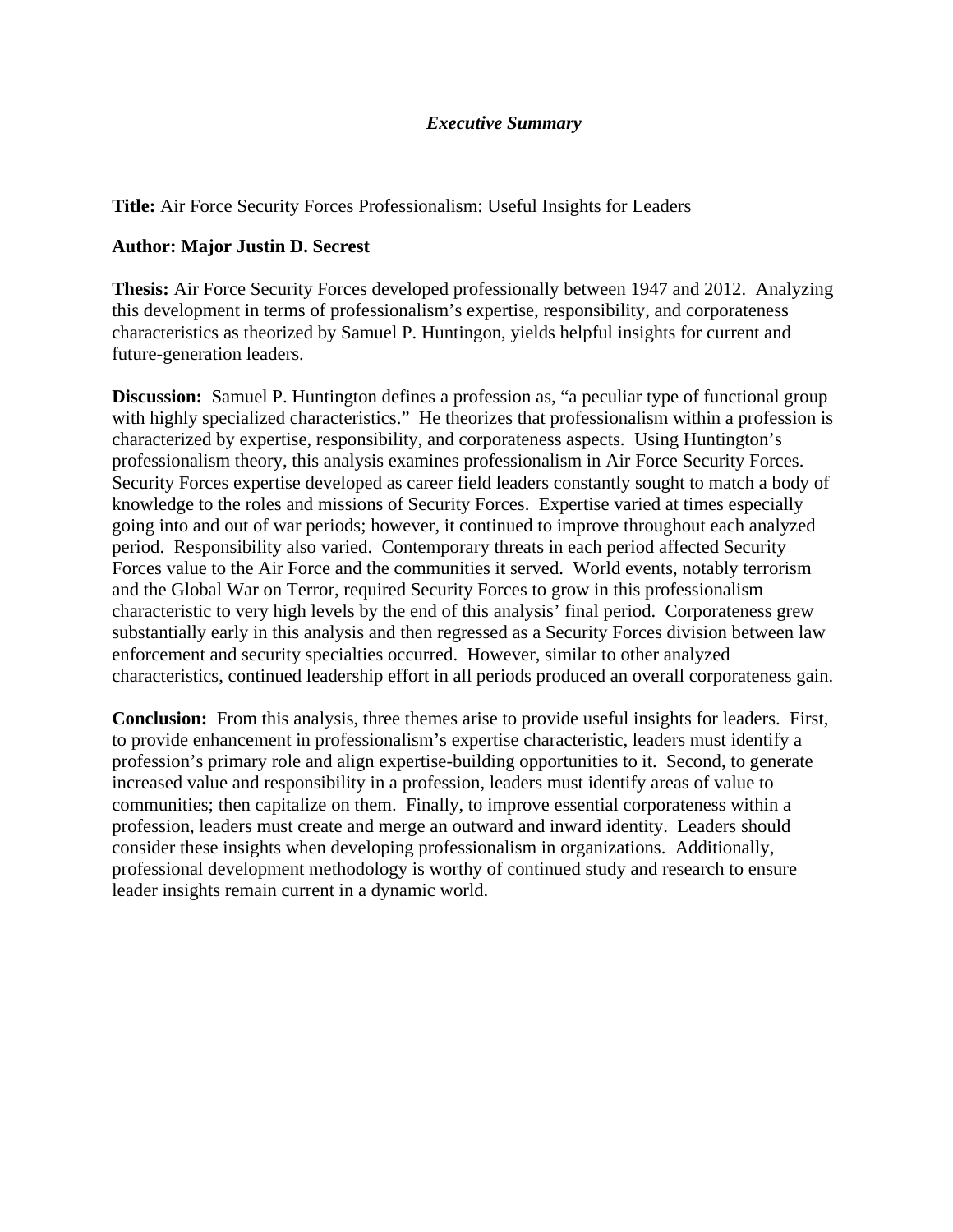# *Table of Contents*

# Page

|  | -11 |  |  |  |
|--|-----|--|--|--|
|  | -1  |  |  |  |
|  | -1  |  |  |  |
|  |     |  |  |  |
|  | 4   |  |  |  |
|  | 7   |  |  |  |
|  | 8   |  |  |  |
|  | 10  |  |  |  |
|  | 10  |  |  |  |
|  | 12  |  |  |  |
|  | 15  |  |  |  |
|  | 16  |  |  |  |
|  | 16  |  |  |  |
|  | 18  |  |  |  |
|  | 19  |  |  |  |
|  | 20  |  |  |  |
|  | 21  |  |  |  |
|  | 23  |  |  |  |
|  | 24  |  |  |  |
|  | 25  |  |  |  |
|  | 28  |  |  |  |
|  |     |  |  |  |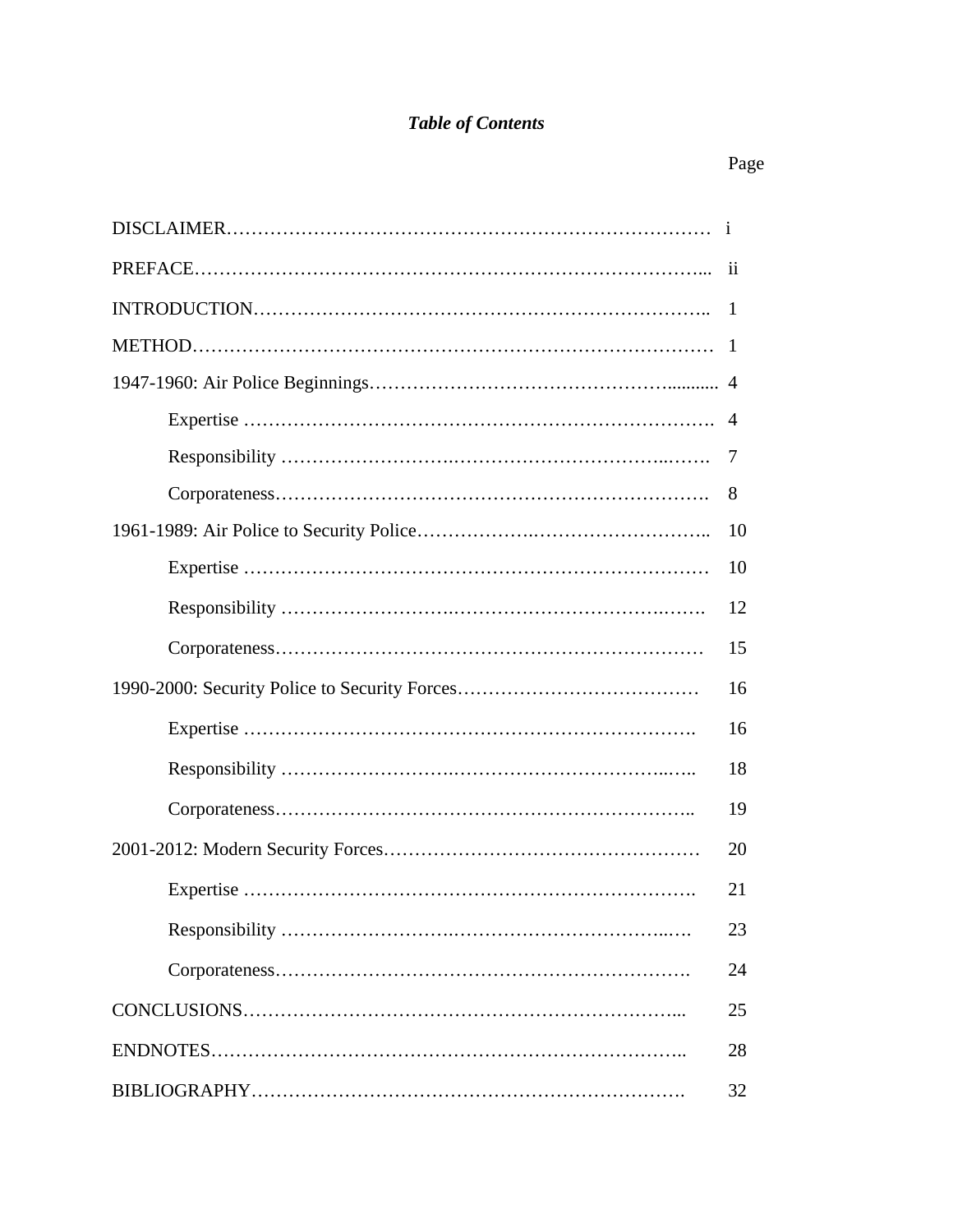Secrest i

# **DISCLAIMER**

**THE OPINIONS AND CONCLUSIONS EXPRESSED HEREIN ARE THOSE OF THE INDIVIDUAL STUENT AUTHOR AND DO NOT NECESSARILY REPRESENT THE VIEWS OF EITHER THE MARINE CORPS COMMAND AND STAFF COLEGE OR ANY OTHER GOVERNMENTAL AGENCY. REFERENCES TO THIS STUDY SHOULD INCLUDE THE FOREGOING STATEMENT. QUOTATION FROM, ABSTRACTION FROM, OR REPRODUCTION OF ALL OR ANY PART OF THIS DOCUMENT IS PERMITTED PROVIDED PROPER ACKNOWLEDGEMENT IS MADE.**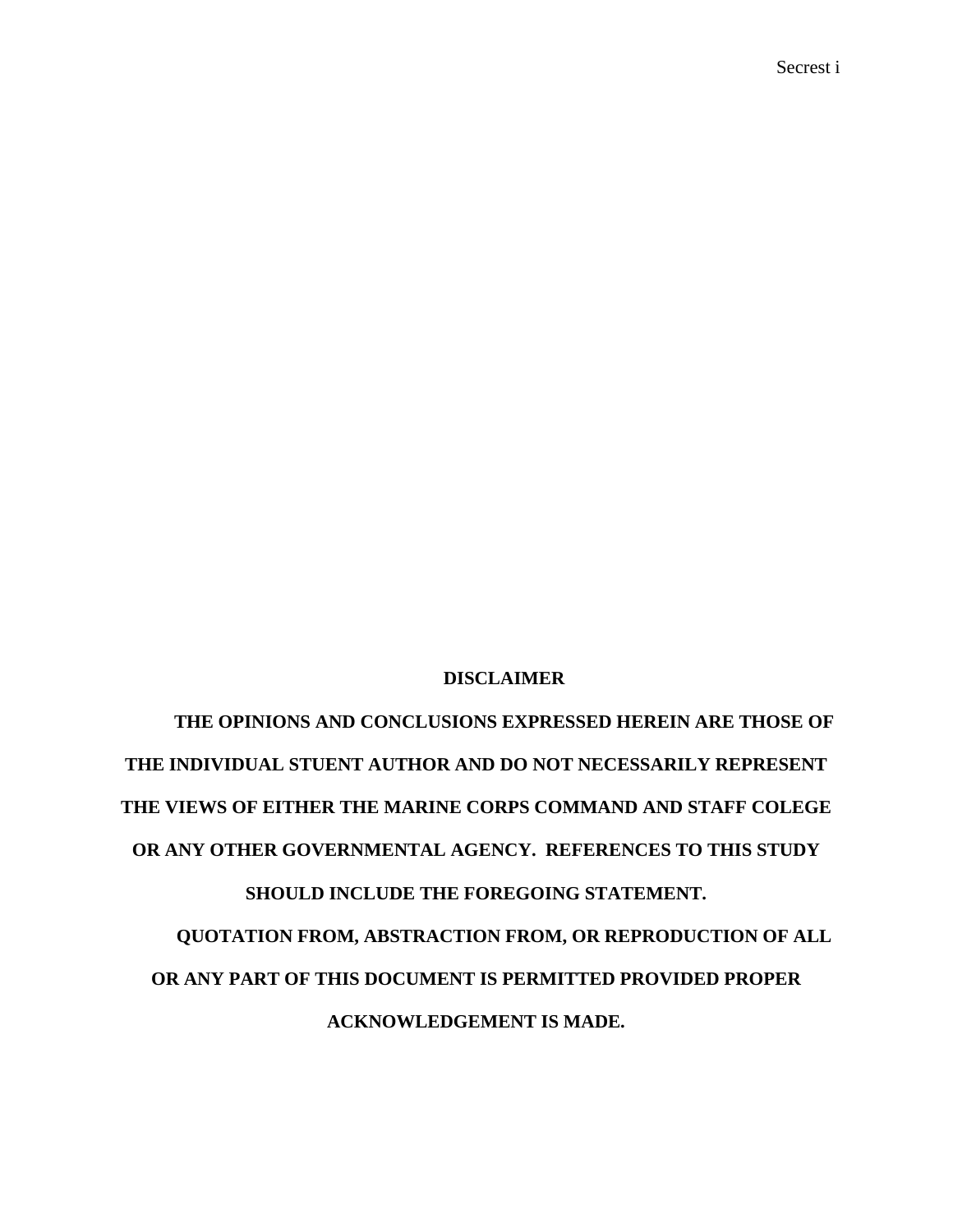#### *Preface*

With over twenty thousand members, Air Force Security Forces represents the largest single Air Force Specialty and constitutes nearly ten percent of the Air Force total population. This fact alone renders study of its development interesting and useful. However, its existence as a perceived ground force within an air force also renders its development analysis worthy. By careful study of Security Forces history, both written and oral, contemporary leaders will find useful insights and gain the wisdom needed to make a positive difference for the men and women protecting, defending, and fighting to ensure the United States Air Force remains the most dominant Air Force in the world.

This analysis was enabled through the contributions of several individuals. Special thanks to Dr Pauletta Otis who served as a mentor and advisor for this project and to Dr Linda Di Desidero who expertly assisted in focusing the method and organization of analysis. In addition, Air Force Colonel (ret) Mat Mateko deserves special recognition for his advice and assistance in gathering data and sources and for sharing his experiences from many years of service to the Air Force and Security Forces. Also, Air Force Colonel (ret) Mel Grover's insights from his time spent in Vietnam and beyond as a key Security Police leader are especially appreciated. Finally, special thanks to my family for enduring the many hours this analysis required.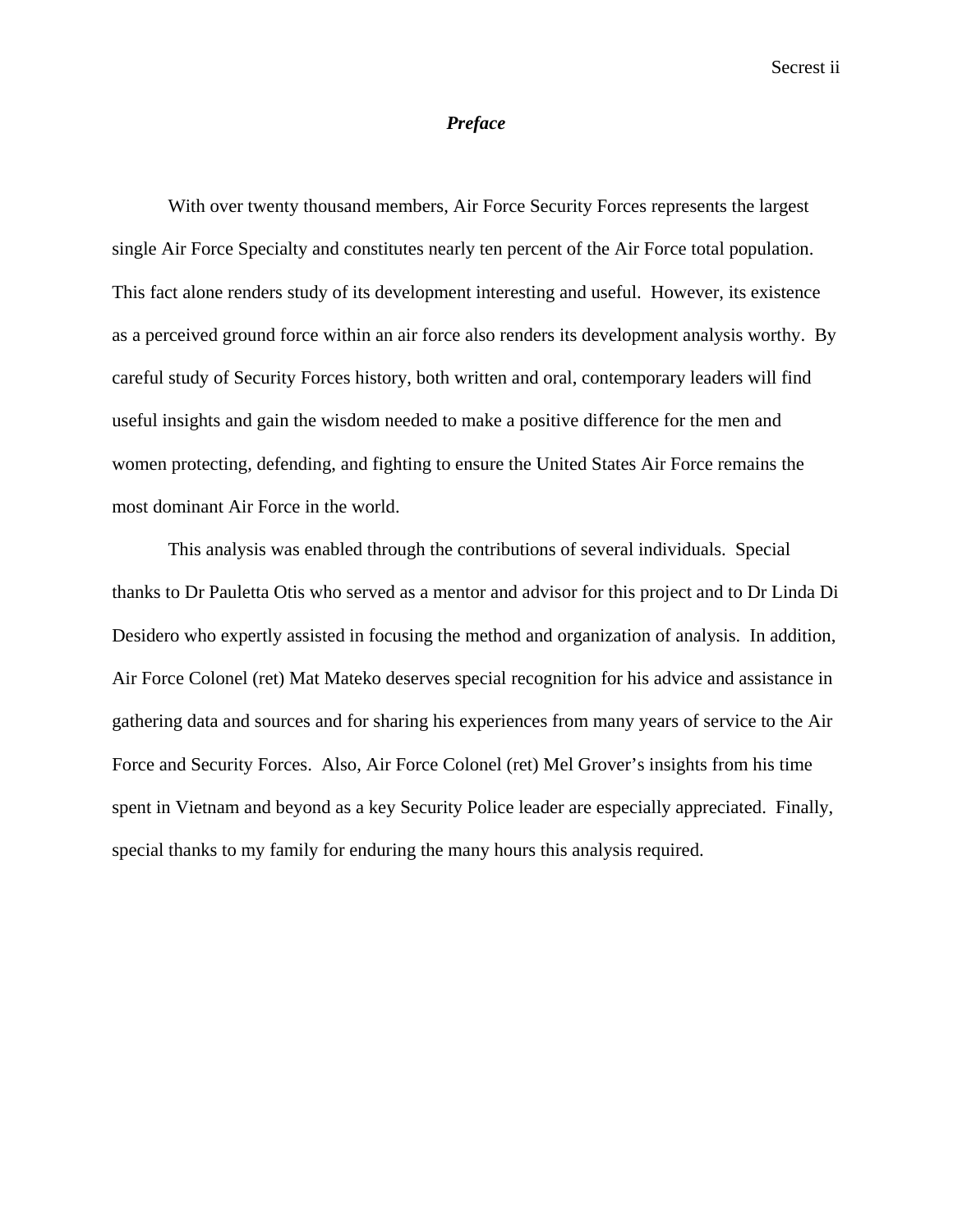#### **INTRODUCTION**

With the introduction of air power to the US military capability set, protection of air bases including personnel and weapon systems was required. To meet this requirement, the Air Force needed a professional security and police force. This unique force, known as Air Police (1947-1966), Security Police (1966-1997), or Security Forces (1997-present) faced complex challenges in identifying exactly what its roles were and how to fulfill them as a ground force within an air force. It needed to grow in professionalism to gain the credibility required to meet the demands of its country, its service, and the communities it protected. Analyzing the professionalism development that followed this need is useful. Looking at Air Force Security Forces professionalism through the lens of Samuel P. Huntington's professionalism theory, including its responsibility, corporateness, and expertise characteristics, reveals the challenges and successes of the career field's professionalization from 1947 through 2012 and yields helpful insights for current and future-generation leaders. These insights enable leaders to understand how professionalism grows, what hinders its growth, and how to overcome challenges to professionalism.

#### **METHOD**

To build a solid foundation for this analysis, key terms and theories used in conducting it need clarification. Huntington defines a profession as, "a peculiar type of functional group with highly specialized characteristics."<sup>1</sup> All US Armed Services are members of the profession of arms, which meets this definition of a profession. Professionalism, however, is variable within a profession.<sup>2</sup> For this reason, measuring it requires a defined structure to facilitate solid conclusions.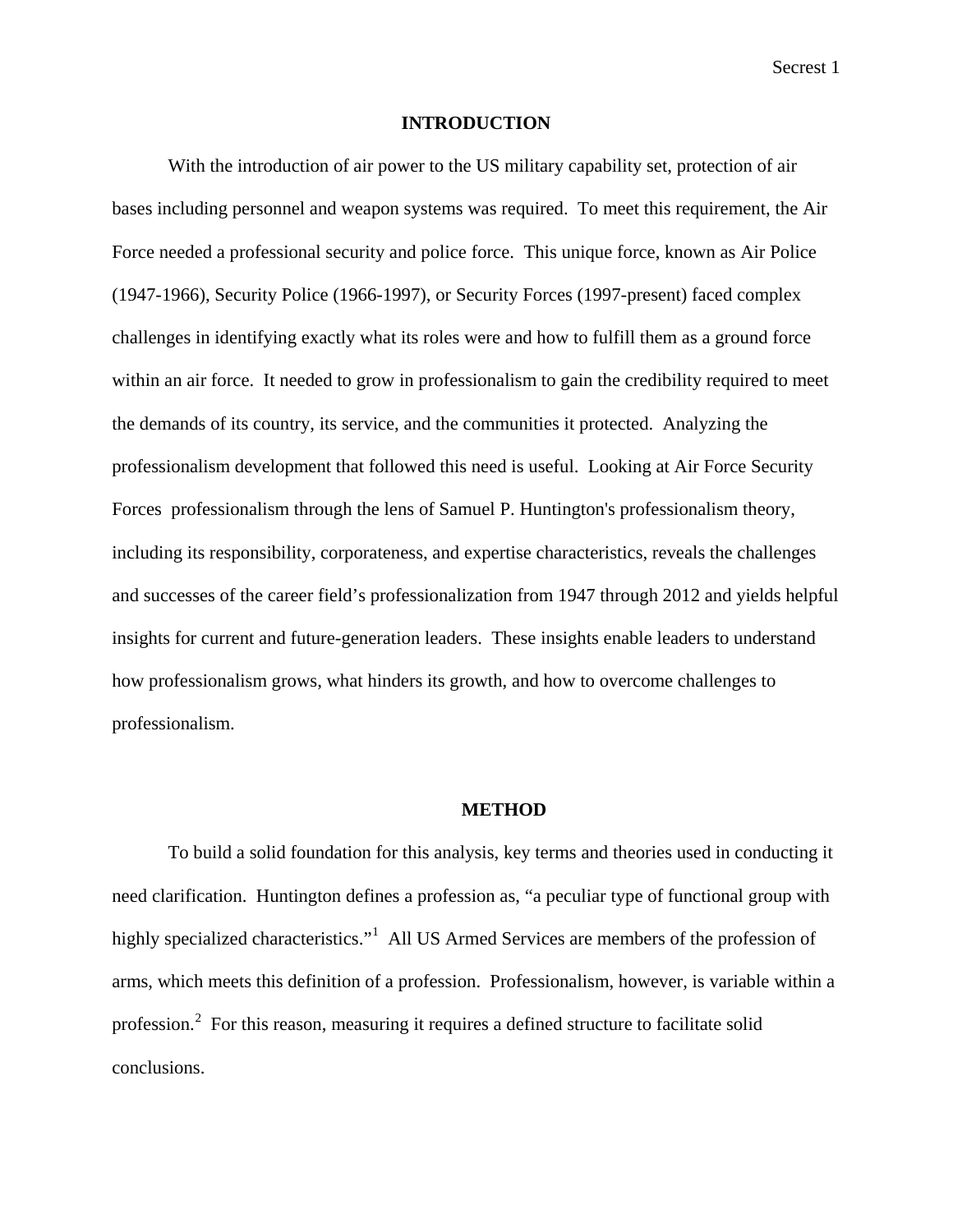Samuel P. Huntington proposed a theory for defining and evaluating professionalism in his 1957 book, *The Soldier and the State.* Huntington defined professionalism using expertise, responsibility, and corporateness as its characteristics.<sup>3</sup> The first characteristic, expertise, addressed the body of knowledge for a profession and to what extent the profession codifies this knowledge.<sup>4</sup> In this analysis, expertise includes the technical and theoretical aspects of Security Forces including its training methods and venues as well as doctrine. The second characteristic, responsibility, referenced a profession's value to a community and to society.<sup>5</sup> It also addressed a profession's level of ideals and to what extent these drive behavior. In this analysis, examining responsibility focuses on Security Forces value to the Air Force and the community it serves. The third characteristic, corporateness, addressed a profession's unity, traditions, and common identity.<sup>6</sup> This analysis focuses on aspects of Security Forces unique identity and actions taken to sustain it. Huntington also proposed that professionalism moved on a continuum from unprofessional to highly professional, depending on the degree to which these three characteristics exist in a profession.<sup>7</sup> He suggested that few professions possess professionalism at its highest level but that most have some degree of professionalism.<sup>8</sup>

In this analysis, Huntington's theory is used to evaluate how Security Forces developed professionalism throughout its existence from 1947 through 2012. Huntington's work set the stage for follow-on theories concerning professionalism. Theorists such as sociologist James Burk and military historian Allan Millet later proposed more lengthy theories and described additional professionalism attributes; however, they contain the basic concepts from Huntington's original theory.<sup>910</sup> Moreover, US Army and Air Force professional military education venues reference Huntington's theory in profession of arms curriculum to describe professionalism at not only the officer level, but also at the NCO level, and not only for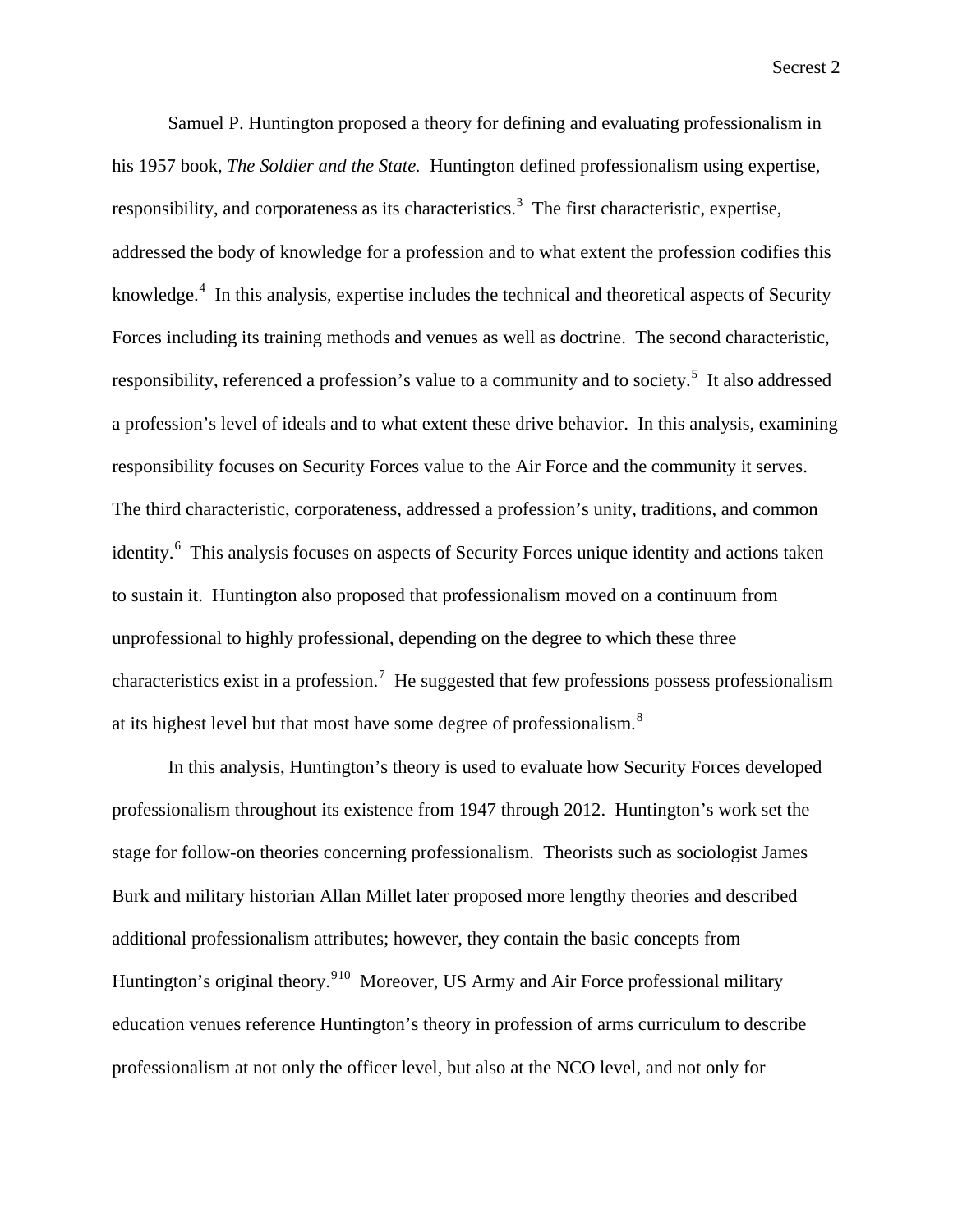describing individual professionalism, but also for describing institutional professionalism.<sup>11</sup> Therefore, the professionalism characteristics Huntington proposed form logical breakouts for measuring Security Forces professionalism development.

This analysis examines Security Forces in terms of these professionalism characteristics in four periods. First, 1947-1960 covers the newly formed Air Police and contains Korean War and Cold War events. Second, 1961-1989 contains events of the Vietnam War, portions of the Cold War, and the post-Vietnam years and how they affected Security Police. Third, 1990-2000 covers Desert Storm and the years leading up to our most recent conflicts as Security Police became Security Forces. Finally, 2001-2012 contains the Global War on Terrorism, and addresses a Security Forces transformation.

Within each period, the analysis looks at the expertise characteristic by analyzing Security Forces' body of knowledge (or doctrine) and training. It analyzes the responsibility characteristic by looking at Security Forces roles and their value to various stakeholders during each period. Finally, it analyzes corporateness by studying actions taken to create a distinctive Security Forces identity. Research involved analyzing a collection of social science works, historical accounts of each period, and personal interviews. Additionally, *Defenders of the Force: The History of the United States Air Force Security Forces, 1947 – 2006,* a report commissioned by Headquarter Air Force A7S and compiled by Col. (Ret) James L. Conrad and Col. (Ret) Jerry M. Bullock, provided substantial source material for this analysis. From these works emerge valuable insights for leaders and an impetus to continue Security Forces professional development by continuously improving all three characteristics of professionalism.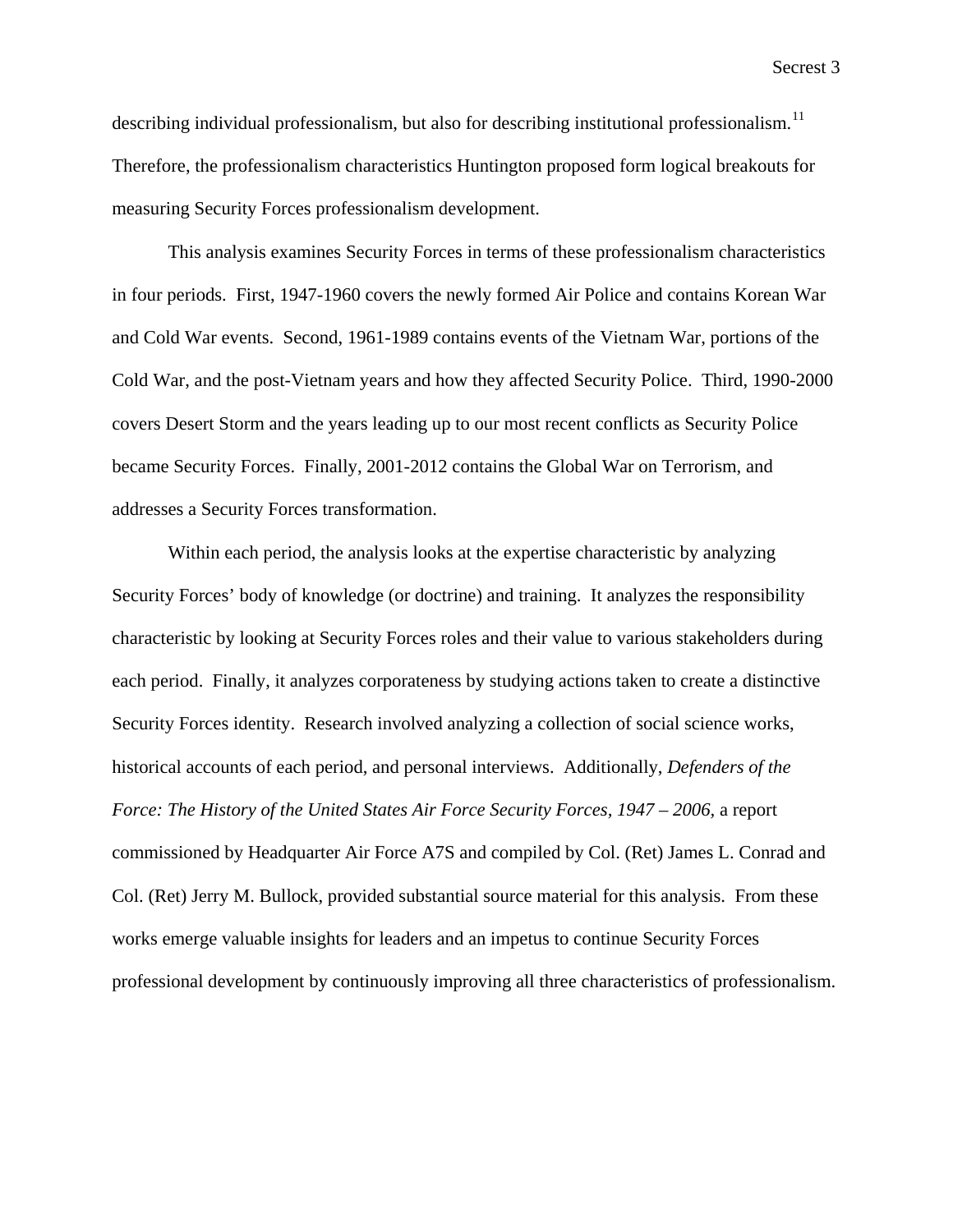#### **AIR POLICE BEGINNINGS (1947-1960)**

On 18 September 1947, the Air Force became a separate service within the Department of Defense (DoD) and faced the challenge of establishing and developing professional Air Police.<sup>12</sup> Personnel levels dropped dramatically after World War II, then rose dramatically during the Korean War, and with its conclusion, once again dropped. Throughout these fluctuations, Air Police did not have a standardized doctrine or training venue.<sup>13</sup> In only seven years, Air Police training schools changed locations and curriculums three times. Local units often bridged training gaps with non-standard curriculum. This made ensuring expertise and a written body of knowledge challenging for Air Police leaders. In addition, responsibilities and roles were confusing. For Air Police, knowing exactly what their roles and responsibilities were while the Air Force experienced shifting priorities was difficult. Finally, Air Police leaders sought to create a distinct identity for Air Policemen including developing distinct uniforms and insignias. This era begins the evolution of professionalism for Air Police; it is clear that, with regard to the three areas this analysis details, Air Police leaders faced challenges.

## *Expertise*

Initially, the U.S. Army took responsibility for training members of the new Air Police field. However, the Air Force provided Air Police personnel to assist the Army in conducting training and in establishing curriculum.<sup>14</sup> As Air Police assigned manpower increased from 10,000 to 39,000 during the Korean War, the Army's Military Police school at Fort Gordon, Georgia, was not adequate to handle the volume.<sup>15</sup> Because of this, many Airmen arrived at Air Police units with no specialty training.<sup>16</sup> To compensate for this lack of training, several units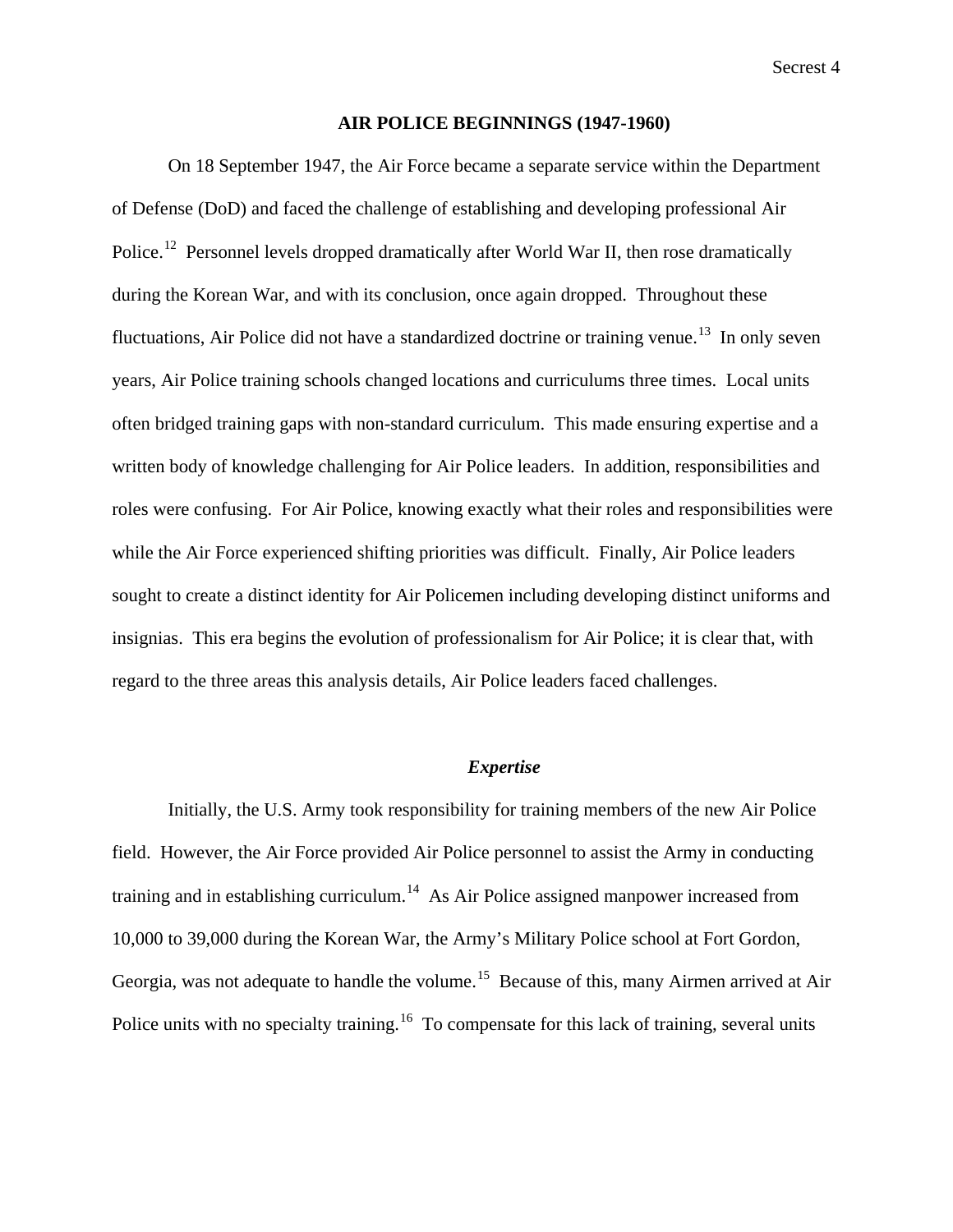built their own training programs.<sup>17</sup> Though in some cases this proved effective locally, it resulted in a non-standardized body of knowledge for Air Police.

By 1950, leaders directed Air Training Command to fix the problem by establishing a suitable four-week course at Tyndall Air Force Base, Florida, to train Air Police.<sup>18</sup> This course standardized knowledge but had faults. Field units complained that the course put "too much emphasis on training films, and too little on practical application."<sup>19</sup> Still others had concerns that the course was overly aggressive in teaching use of force skills.<sup>20</sup> Eventually, the course extended to six-weeks and, by mid-1951, 1,500 Air Police graduated from the school.<sup>21</sup> This coupled with some members continued attendance at the Army's MP school at Fort Gordon, mitigated the lack of specialty training for new recruits. The nature of training under varied cadre, did not fully standardize a body of knowledge for the career field.<sup>22</sup>

As Air Police began involvement in Korea, further complications appeared. With the Air Force's responsibility to protect air bases, the Korean War brought more challenges to Air Police expertise. Air Police training did not adequately cover air base ground defense and Airmen found themselves in Korea without the proper skills to defend against ground attacks. Once again, individual organizations addressed the problem in isolation. Strategic Air Command (SAC) addressed the training need most effectively by setting up a specialized training course at Camp Carson, Colorado, in 1951.<sup>23</sup> This school taught the basics of air base ground defense including operations outside the perimeter fence. Additionally, SAC developed a written "Concept of Surface Defense Operations" to codify necessary ground defense ideas.<sup>24</sup>

Despite SAC's work, a staff study conducted by the Air Provost Marshal's staff in June 1951 found that even following more than a year of war, "the USAF has no stated policy, nor adequate tactical training doctrine...for the establishment of local ground defense at air bases."<sup>25</sup>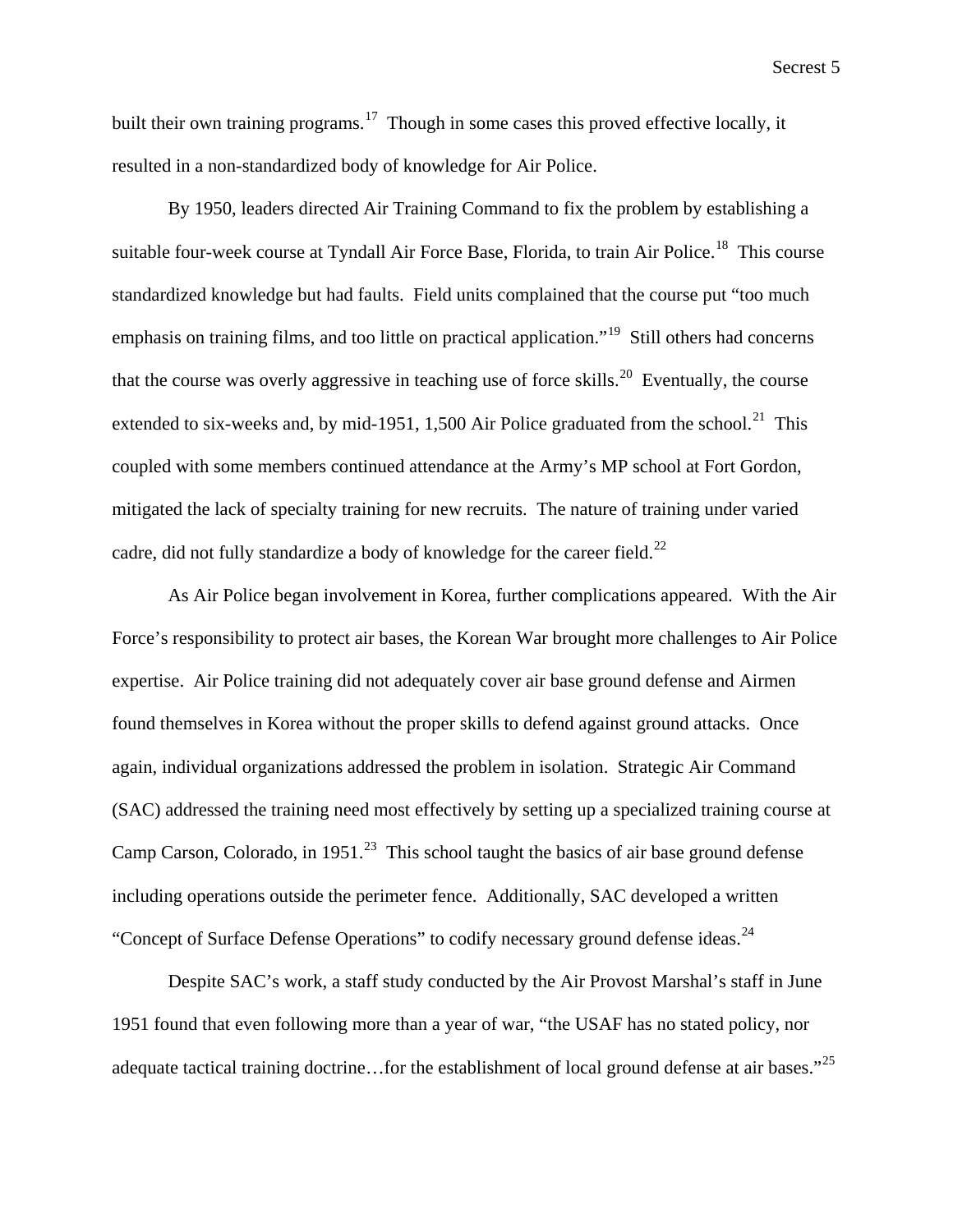The SAC concept was a logical place for the Air Force to look for solutions to this problem. In August 1951, the Air Staff reviewed the SAC concept and found it acceptable doctrine for use Air Force wide. In 1952, to standardize this body of knowledge, Air Training Command established the Air Base Defense School at Parks Air Force Base, California.<sup>26</sup> In 1954, the Air Provost Martial staff published Air Force Regulation (AFR) 125-46 to establish procedures for referral of all Air Police activities to the school at Parks.<sup>27</sup> The Air Staff charged the school with "tactics, doctrine, equipment, and technique" development for the career field.<sup>28</sup> This act further standardized an Air Police body of knowledge. Even so, with the end of the Korean War and subsequent force draw down, leaders perceived a need to refocus Air Police expertise.

In the post Korean War years and with the Cold War further developing, different needs emerged. In this new environment, budgets and manpower were cut. However, intelligence agencies reported increasing sabotage threats toward Cold War resources by small enemy groups.<sup>29</sup> This drove a need for efficient use of resources along with internal security and antisabotage expertise.<sup>30</sup> To re-posture Air Police to meet this need, leaders ordered Air Police to emphasize police and security training and move away from ground defense training to better focus efforts.<sup>31</sup> To comply with this direction, in 1956, the Air Base Defense School at Parks was closed and a new Air Police school stood up at Lackland Air Force Base, Texas, co-located for efficiency with the Air Force Basic Military Training School.<sup>32</sup>

The new course at Lackland was one week shorter than the previous course and emphasized Air Police and Security skills necessary to meet the new internal security and antisabotage focus. The shorter course deemphasized ground defense expertise and established it as an on-the-job trainable (OJT) skill for line units as part of their ancillary training requirements.<sup>33</sup> The Lackland course also took over the role of establishing standardized knowledge for Air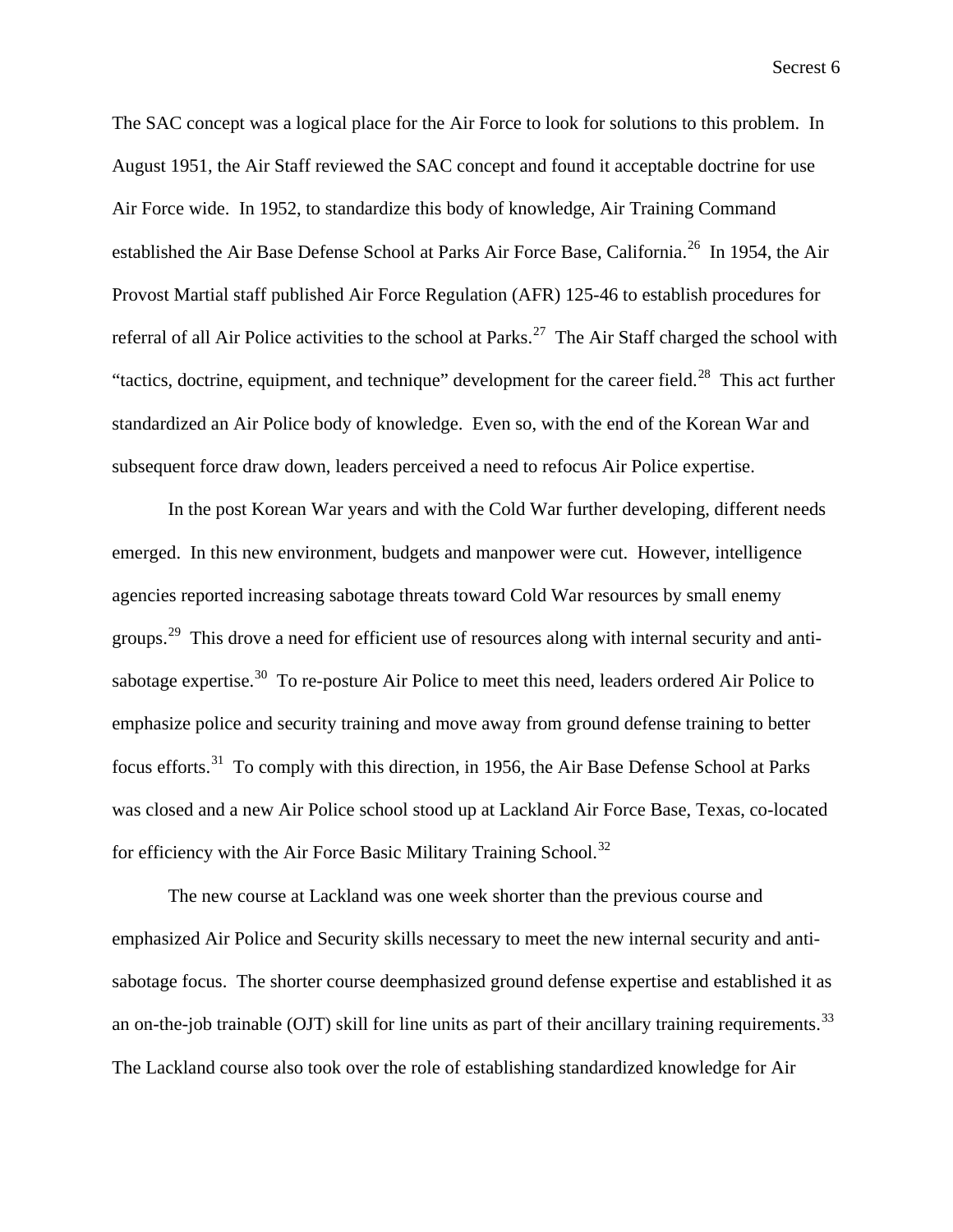Police. AFR 205-5, Internal Installation Security documented this new Air Police posture and served as the standard for training Air Police and for securing air bases including the Air Force's nuclear weapons. This guidance illustrates the last undulation of professional expertise development for Air Police during this period.

## *Responsibility*

Developing the responsibility characteristic of professionalism means establishing the value of Air Police to the Air Force. This process was challenging. An example of the limited value the Air Force placed on early Air Police is evident in the fact that it chose pilots with little or no Military Police experience to lead the young career field versus available officers experienced in provost duties.<sup>34</sup> These leaders emerged from the pilot excess created after World War II. These excess pilots took charge of Air Police units for career broadening experience.<sup>35</sup> Also demonstrating a lack of value is the fact that the Air Force considered Air Police in the lowest category of career fields with regard to necessary aptitude.<sup>36</sup> The inexperienced Air Police leaders lamented over this problem. For instance, in January 1952, the commander of the 93<sup>rd</sup> Air Police Squadron pointed out, "The caliber of personnel assigned to Air Police duties is of low intelligence quotient which is no fault of the individuals themselves  $\dots$ <sup>37</sup> Additionally, in April 1952, the commander of the  $28<sup>th</sup>$  Air Police Squadron observed, "The majority of these Airmen are immature and do not have the aptitude for Air Policemen ..."<sup>38</sup> These facts demonstrate a lack of value placed on the Air Police career field by the Air Force. However, other factors during this period did improve this characteristic of Air Police professionalism.

Air Police value to the Air Force grew later in this era due to significant world events. First, the significant number of air bases in Korea during the war brought forth a high demand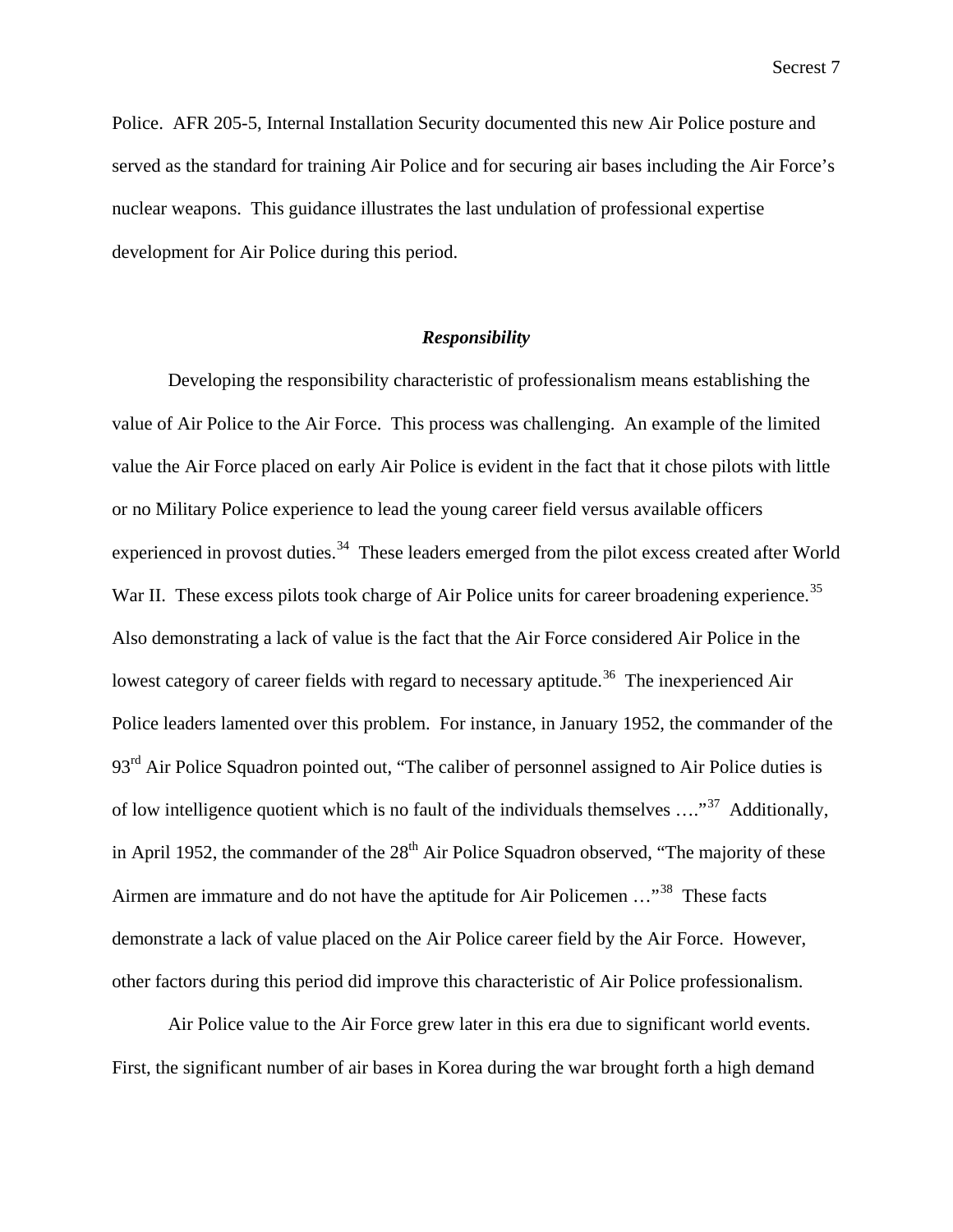for Air Police.<sup>39</sup> Personnel and resources on air bases in Korea needed security and protection from anticipated attacks. The Air Force mission depended on unhindered use of its airpower, including its bases. Fortunately, attacks on air bases during the war were minimal; however, a demand still emerged, and with it, more value and responsibility for Air Policemen. Second, the Cold War and the increasing U.S. nuclear arsenal required unprecedented security. The Air Force had the lead in safeguarding these weapons.<sup>40</sup> Retired Colonel and noted Air Force Historian Flint O. Du Pre perfectly summarizes the status of Air Police in this era in a December 1956 Air Force Magazine editorial in which he writes, "The increasing importance of the Strategic Air Command, the Air Defense Command, the Tactical Air and the Supporting Commands, has magnified security problems and elevated the AP to a vital position."<sup>41</sup> With this vital role, the responsibility characteristic of professionalism improved.

# *Corporateness*

Improving corporateness by creating a distinct identity for Air Police in this era was an obvious need. As part of agreements after the Air Force became a separate service, the Army designated 22 former Army Military Police Companies for transfer to the Air Force.<sup>42</sup> This transfer was set to take three months; however, in actual execution, it took nearly five years.<sup>43</sup> After 16-months the term, "Air Police" became common terminology for members of the units transferred to the Air Force.<sup>44</sup> In the meantime, where Air Police did not exist, Air Force units utilized Army MPs to provide provost functions.<sup>45</sup> This restricted development of a distinct identity for Air Police in these early years. Leaders needed to find ways to create this identity to improve the corporateness characteristic of professionalism.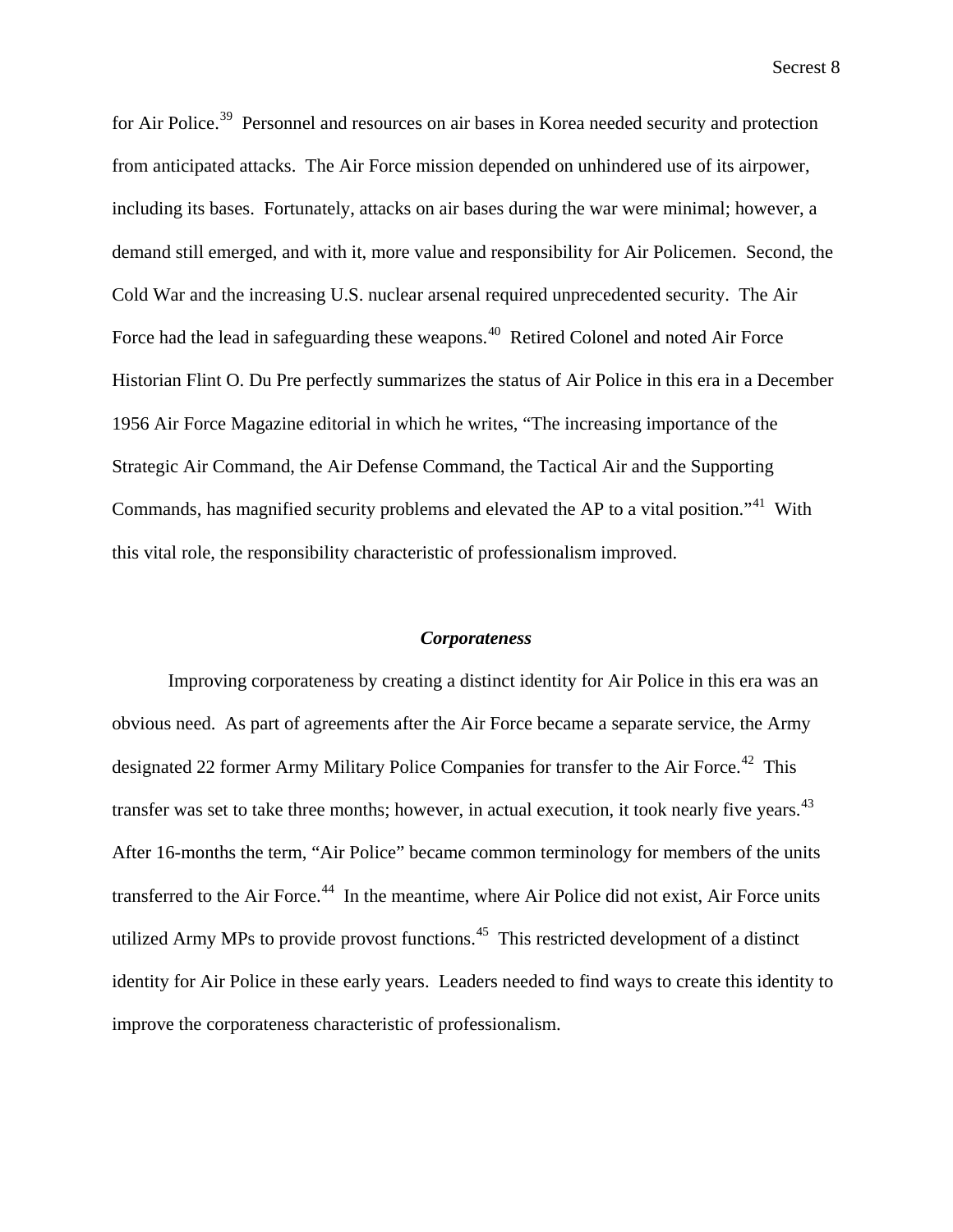One event that helped improve identity for Air Police was the creation of a distinctive uniform. The early Air Police uniform resembled the Army Military Police uniform except for different rank insignias. In 1950, the Air Force Chief of Staff provided the momentum to change this when he gave his intent that, "Air Policemen, when on duty and in contact with the public, be distinctly and uniformly dressed."<sup>46</sup>By 1951, this distinct dress became a blue tunic with bloused pants and black boots along with black leather gear.<sup>47</sup> To provide further distinction, Air Police wore a white cover on their garrison caps along with an Air Police brassard on their shoulder.<sup>48</sup> Typically, Air Policemen did not like the brassard portion of the uniform due to its difficulty to wear. This led to another important identity development.

In 1959, Air Police began wearing the newly designed Air Police Shield as an additional boost to professionalism.<sup>49</sup> Most Air Policemen wanted to remove the military police style brassard; however, more importantly they felt having a badge as a professional marker offered a unique identity and enhanced a professional image to the public. Leaders labeled the Air Police Badge as an Air Police Shield to represent the protective Air Police mission more closely.<sup>50</sup> This distinctive item proved very significant to Air Police identity. To illustrate, fearing Air Police would abuse their authority with the shield, Air Force leaders issued them to Air Police Squadron Commanders and charged them with ensuring proper use of the shield's authority.<sup>51</sup> As a result, these commanders restricted wearing of the shield to "on-duty" only.<sup>52</sup> Although this did demonstrate a potential lack of trust by leaders, it also demonstrated the new seriousness of Air Police identity and represented a growing recognition by the Air Force of this identity.

By the end of this period, the creation of a distinct Air Police identity gave a boost to professionalism. From a brand new career field with no distinct identity, Air Police improved in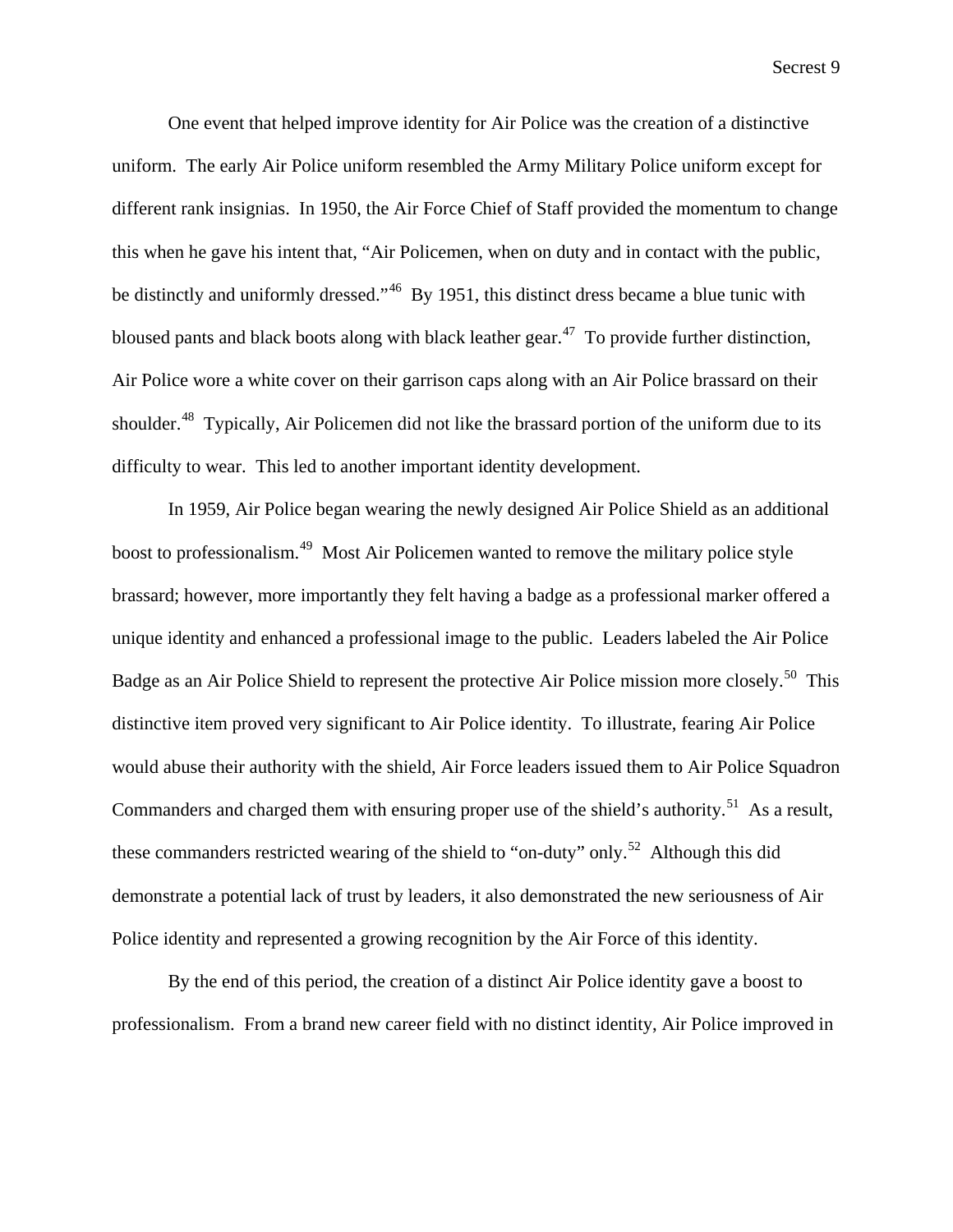corporateness and began to establish an enduring identity to the new Air Force. This, in turn, generated improved professionalism.

#### **1961-1989: AIR POLICE TO SECURITY POLICE**

Just as the 29 years in this period hold remarkably significant events in US history, they also hold events significant to the professionalization of Air Police. While continuing to develop the relatively new Air Force in the midst of the Cold War, Air Force leaders faced the huge challenge of the Vietnam War. These challenges included determining a clear role and focus for Air Police. Aiding in this, in 1966, leaders changed the Air Police title to Security Police to more accurately capture the developing role of the career field. Regardless, the Vietnam War and its aftermath served as an impetus for Security Police professionalism development. Analysis of this period demonstrates an overall advance in professionalism, but not a steady one. The three characteristics of professionalism were not always strongly present; however, leaders worked continuously to professionalize the force and, by the end of this period in 1989, Security Police, men and women, improved in professionalism.

#### *Expertise*

Due to a post Korean War draw down, Air Police were victim to funding restrictions that necessitated training adjustments. Congressional urging in the late 1950s resulted in the Air Force cutting Air Police manpower and resources by twenty percent.<sup>53</sup> The effects of these cuts on Air Police expertise development began emerging in 1961. To balance limited resources with maintaining the new focus on internal security, by the end of 1961, Air Police leaders directed removal of nearly all air base defense curriculums from initial skills training. Additionally by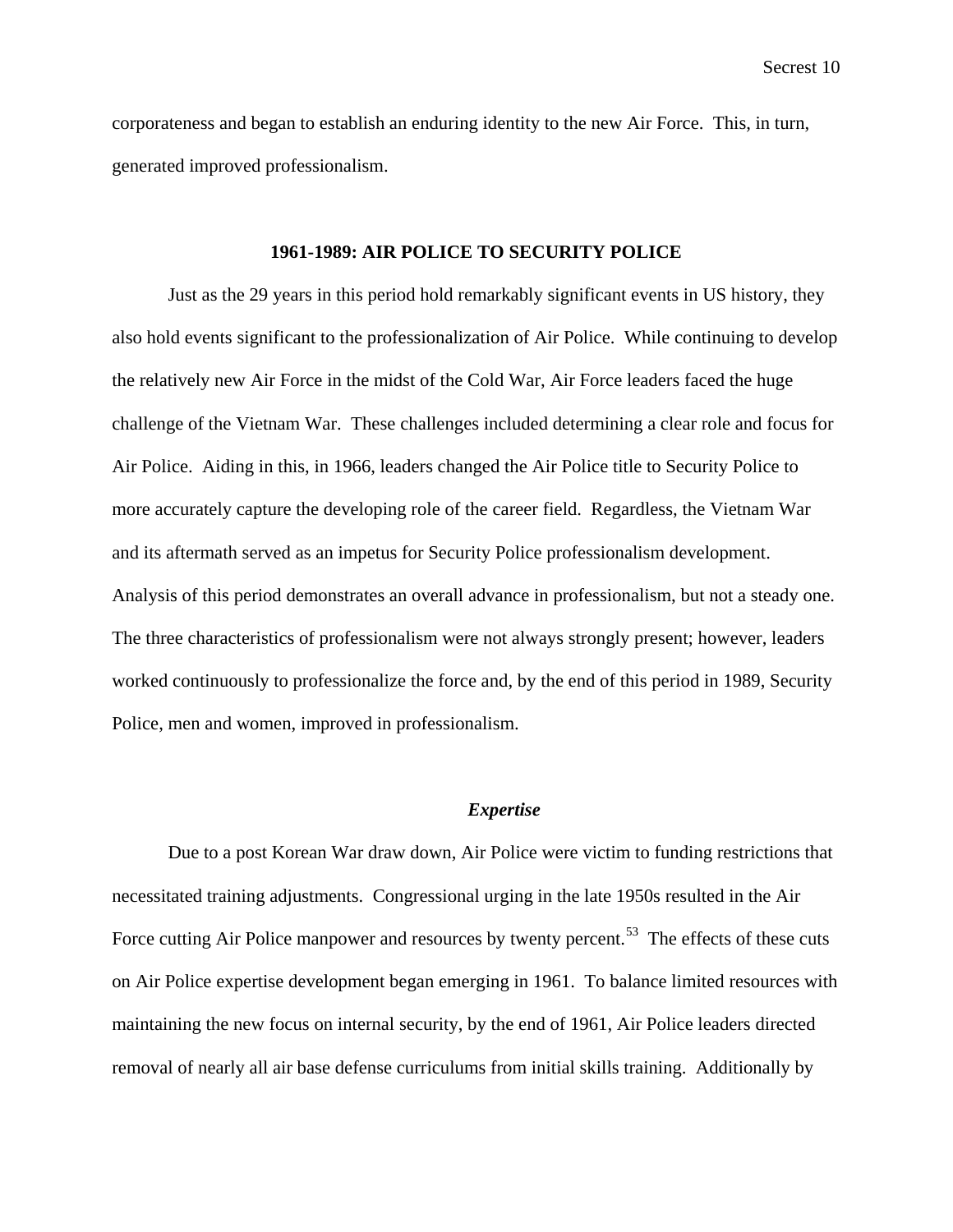the end of 1961, Air Police officers received classroom-only instruction on weapons with no "live-fire" training, and enlisted members fired plastic reusable bullets propelled by only a primer at short ranges.<sup>54</sup> These are just two examples of training and expertise degradation prevalent early in this period. By the time Air Police were active in Vietnam, the lack of training was very evident.

The 1964 attacks on Ben Hoa Air Base just north of Saigon provide evidence of expertise problems. At Ben Hoa, Vietnamese Communist troops attacked and killed four U.S. personnel, wounded 30, destroyed five and severely damaged eight of the 20 B-57 bombers on the base.<sup>55</sup> The Air Police there were ill prepared and unsupported by their Vietnamese hosts. Later in the war, the Seventh Air Force Chief of Security Police summarized the problem by stating, "Security Policemen in Southeast Asia are the combat infantrymen of the USAF, yet while the Army is required by law to give an infantryman twenty-two weeks of specialized training prior to assigning him to Vietnam, the USAF expects a Security Policeman to do the same basic job...with ten days of generalized training."<sup>56</sup> With over 2,000 Air Police serving in Vietnam by late 1965, the only training they received prior to their deployment was M-16 Rifle qualification and an opportunity to watch a short film on Southeast Asia.<sup>57</sup>

Eventually, in-country training and establishing a specialized air base defense unit mitigated this problem. Air Police commanders in Vietnam realized they had to, "turn these Cold War sentry guards into some sort of combat Airmen."<sup>58</sup> Commanders took opportunities as they found them with ranges and training venues with the Army or Marines to train units on weapons and tactics necessary to defend Southeast Asia Air Bases.

In 1966, Security Police leaders established the  $1041<sup>st</sup>$  Security Police Squadron based upon recommendations from higher headquarters inspections of Southeast Asian Air Bases. The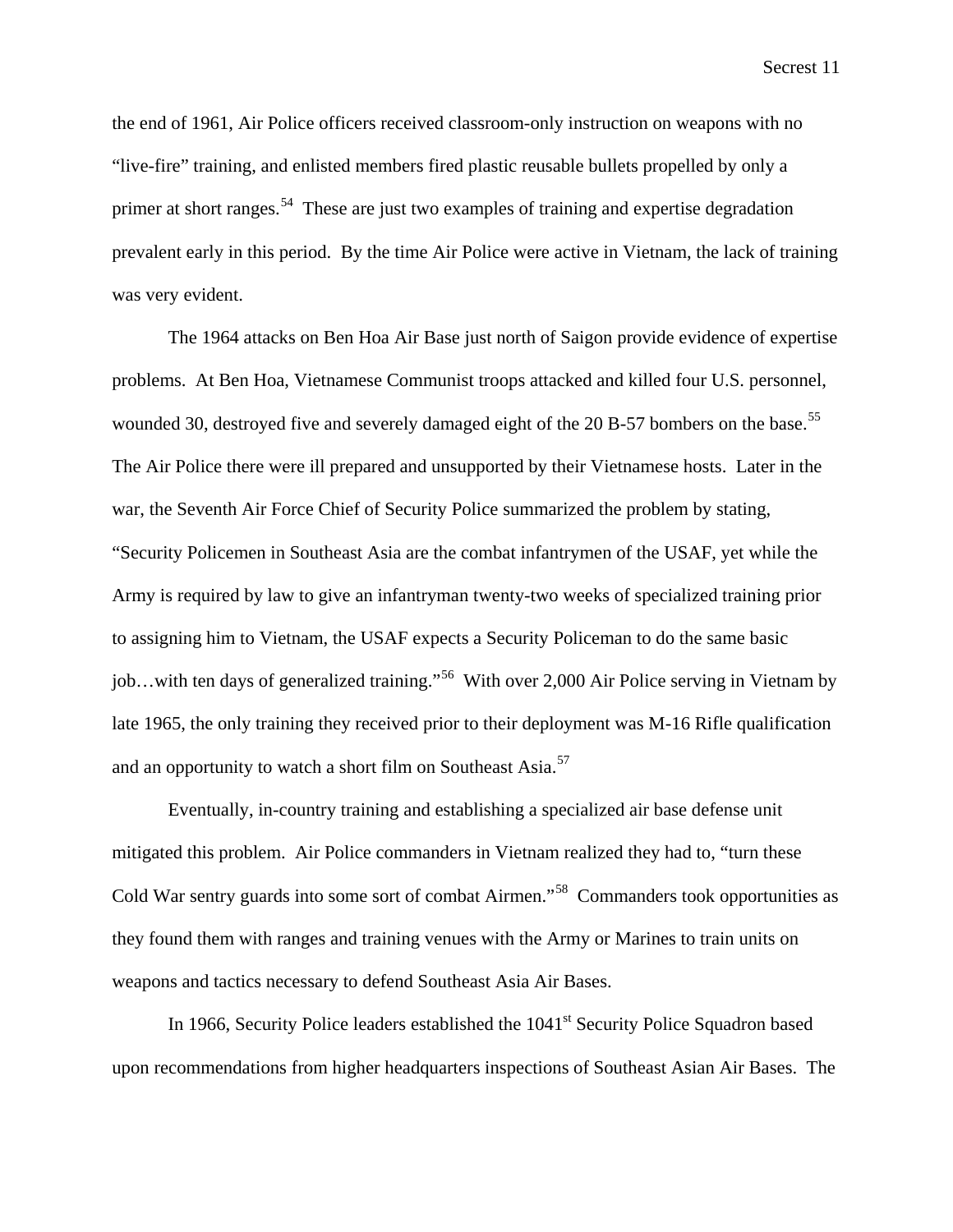1041<sup>st</sup> was a highly specialized squadron and consisted of 266 specially trained Air Policemen dedicated to providing internal and external air base defense. They were also capable of training other in-country Air Police units. Though Army and Air Force disagreements over who held responsibility for external defense limited utility of the 1041<sup>st</sup> "outside-the-wire," the unit still proved highly effective and provided training to units desperately in need of it in Vietnam.

This shift from an internal security to a base defense focus during the Vietnam War marked just the first change for Air Police during this era. Between 1961 and 1989, five significant role and focus shifts affected the career field's body of knowledge. This nearly constant shifting rendered training standardization problematic. From internal security in the early 1960s to ground defense in the Vietnam era to traditional police work in the post-Vietnam years and then finally to an anti-terrorism focus in the 1980s, leaders were hard pressed to match these focus areas to the actual expertise of the career field. This hindered professionalism development. Simply, a single body of knowledge and focus did not exist long enough to standardize it for the profession. The career field struggled with improving its expertise; however, challenges with regard to the responsibility characteristic of professionalism also existed.

#### *Responsibility*

Security Police's value to the Air Force was questioned in this period. An excerpt from 315<sup>th</sup> Security Police Squadron Commander Major Milton Kirste's end-of-tour report illustrates this problem. In the report he stated, "Because our initial training costs are lower and our need for significant numbers of technically capable careerists is less than in some 'more demanding' career fields, personnel planners have determined it more prudent to man the security police field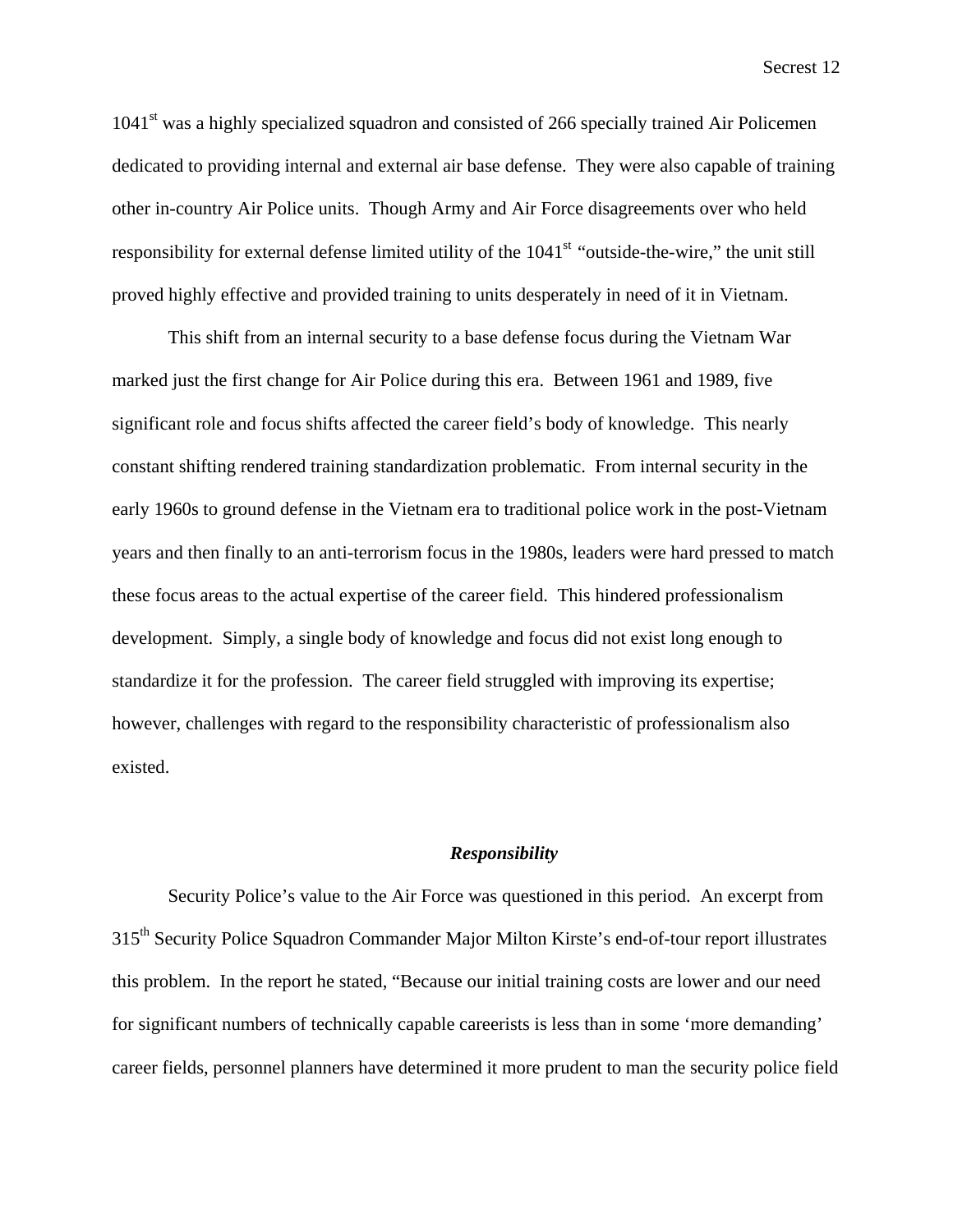with greater numbers of lower ranked and experienced, and consequently lower paid, enlisted men." Whether real or perceived, this comment reflects circumstances unhelpful to developing professionalism's responsibility characteristic. Convincing the Security Police career field it was valuable to the Air Force was difficult when the Air Force sent signals it did not see Security Police as a priority.

The Air Force continued to task leaders without Security Police experience with leading the career field. The practice of placing excess pilots in command of Security Police units for career broadening opportunity continued in this period and did little to show value for Security Police and grow its level of responsibility. Regardless, senior Security Police leaders did not recognize a problem with this practice in stating, "It is our general opinion that their [excess pilots] integration into our field has been an advantage which we have effectively used and that their entry is not a threat to the careers of our officers nor a threat to the status of our profession."<sup>59</sup> Though this was the official stance, in the field, the perception was different. An apparent philosophy that "anyone could do it" detracted from professionalism development.<sup>60</sup> Major Wayne C. Collins, 3rd SPS Operations Officer highlights the seriousness of the problem in his January 1969 end-of-tour report:

I came to Vietnam as a security police officer with no idea of what a security police officer was supposed to do. I was taken from another career field, given no training, and shipped to one of the most important bases in Southeast Asia where I was responsible for the protection of over 5,000 lives and millions of dollars in vital equipment. Even though the base and I have survived so far, I still believe the assignment was a mistake. It could have been a tragic mistake. $61$ 

This evidence points at a number of obstructions to professional development for the career field; however, for the purposes of this analysis, this finding demonstrates an Air Force lack of value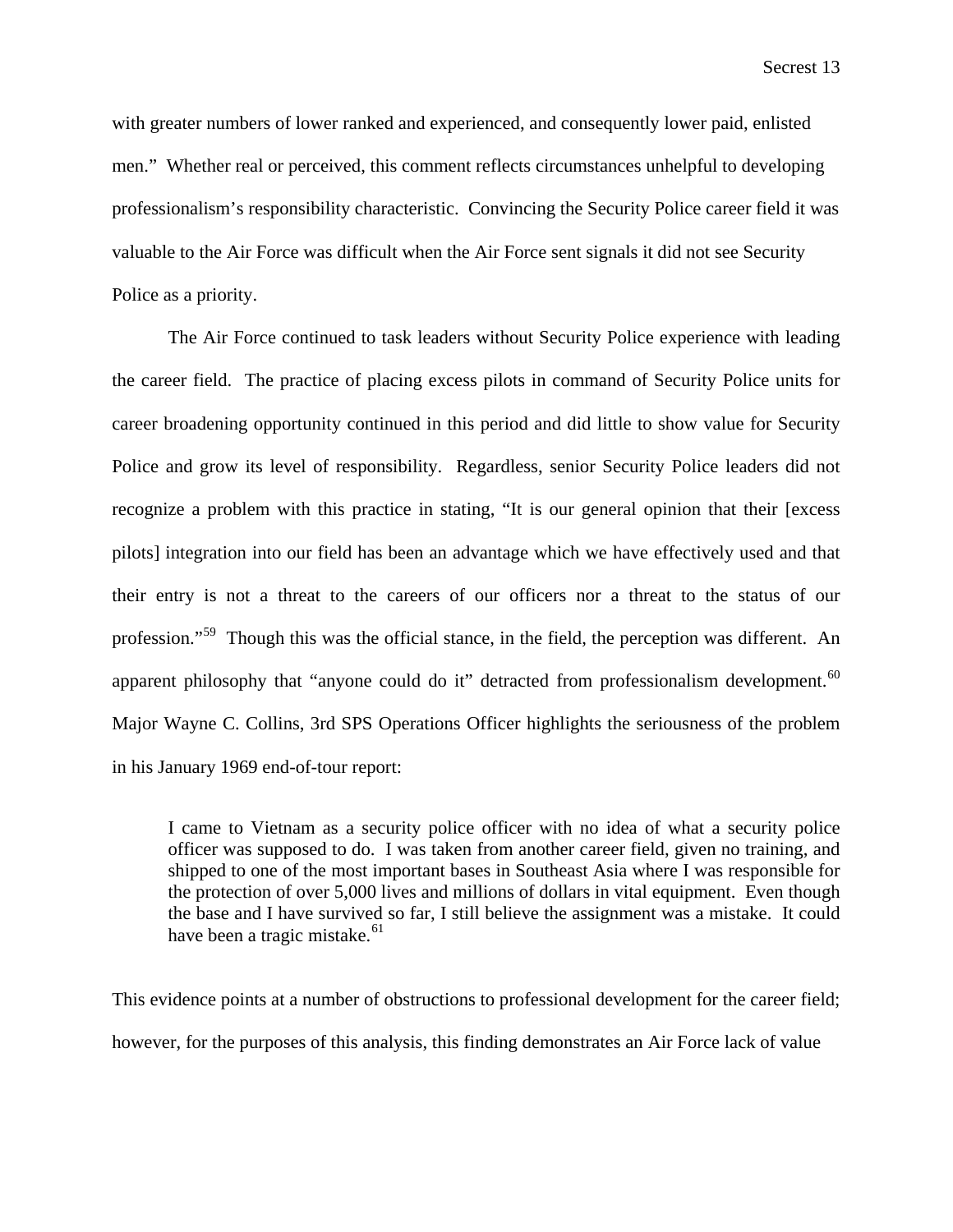for the career field. However, in other ways the Air Force did demonstrate its value for Security Police.

Regardless of these problems, the lessons learned during the experiences of Vietnam and the post-Vietnam era highlighted the value of Security Police to the Air Force. Despite a lack of standardized training and while typically under resourced, Security Police units successfully fought off numerous ground attacks in Vietnam. Their performance during the 1968 Tet Offensive was praised universally and transformed its image from a police and security organization to one of the Air Force's infantry.<sup>62</sup> This generated a sense of pride but also increased the value of Security Police to the Air Force.

In the latter portions of this period, the growth of terrorism around the world generated more responsibility and a new role for Security Police. For the military, terrorism began getting close attention with the early 1970s bombings by the Red Army Faction of military targets in Heidelberg and Frankfurt.<sup>63</sup> The Air Force set an objective to put in place, "practical security measures against the possibility of terrorist attack, sustainable over a programmed period, without inordinate expenditure of men and money."<sup>64</sup> To accomplish this, the Air Force looked for Security Police leadership and which helped institute an enduring role for Security Police. Throughout this period's latter portion, terrorism continued to gain the world's attention. For the Air Force particularly, terrorist attacks in Germany on Ramstein Air Base in 1981 and Rhein-Main Air Base in 1985 emphasized the vital role of Security Police. With this vital role came an increase in responsibility and, with regard to this analysis, a necessary professionalism growth.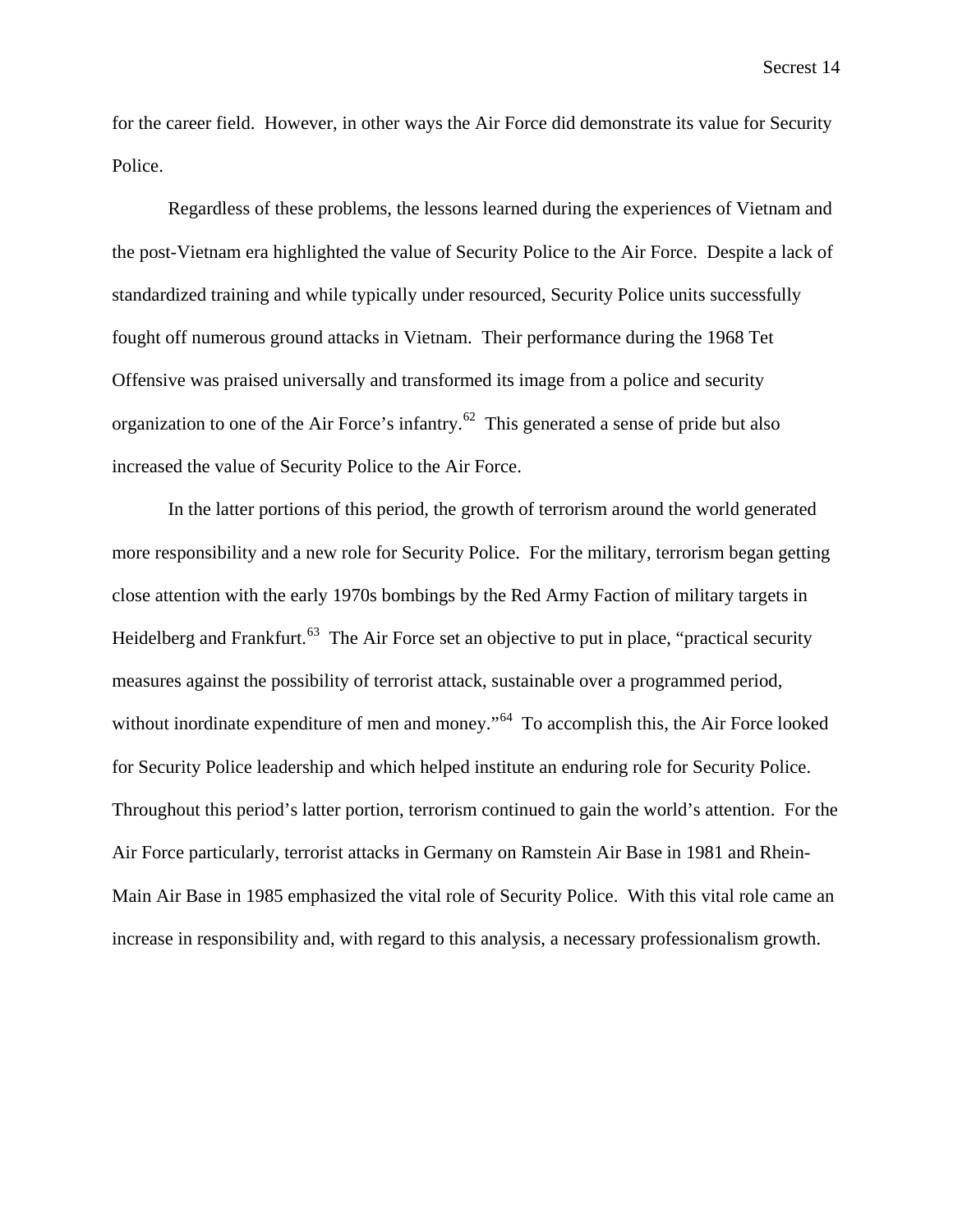# *Corporateness*

The career field's name change and subsequent division are key corporateness aspects of this period. The name change in 1966 from Air Police to Security Police captured the increased focus on internal security and air base protection while at the same time highlighting the police role.<sup>65</sup> However, with this updated role and new title, an invisible line emerged between law enforcement expertise and security expertise. In 1971, leaders decided to divide Security Police into two Air Force Specialties, Law Enforcement, and Security.<sup>66</sup> The division's intent to improve technical competence in each area by providing a sharper focus was controversial. Some leaders believed it created potential manpower inefficiencies and that it was divisive to the career field. Law Enforcement Specialists required higher Airmen Qualification Test scores than Security Specialists. This had a stereotypical demoralizing effect on the Security Specialty and created essentially a "class" gap in the career field.<sup>67</sup>

In 1975, as a partial result of the gap between the Law Enforcement Specialty and the Security Specialty, a protest emerged. The event occurred at Minot Air Force Base, North Dakota, when 25 African-American Security Specialists locked themselves in the installation's dining hall and demanded to meet with the installation commander.<sup>68</sup> Their complaints primarily surrounded the "class" gap in Security Police. As Security Specialists, they complained of police brutality and that Law Enforcement Specialists unnecessarily used Military Working Dogs on them.69 They claimed that, "they were made to see themselves as inferior to Law Enforcement Specialists who had nicer uniforms, more training, and generally better duty conditions."<sup>70</sup> Obviously, for what improvement the career field specialization made, it also initiated a Security Police corporateness breakdown. Debate continued over the issue in this period; however, other developments mitigated its impact and helped develop corporateness.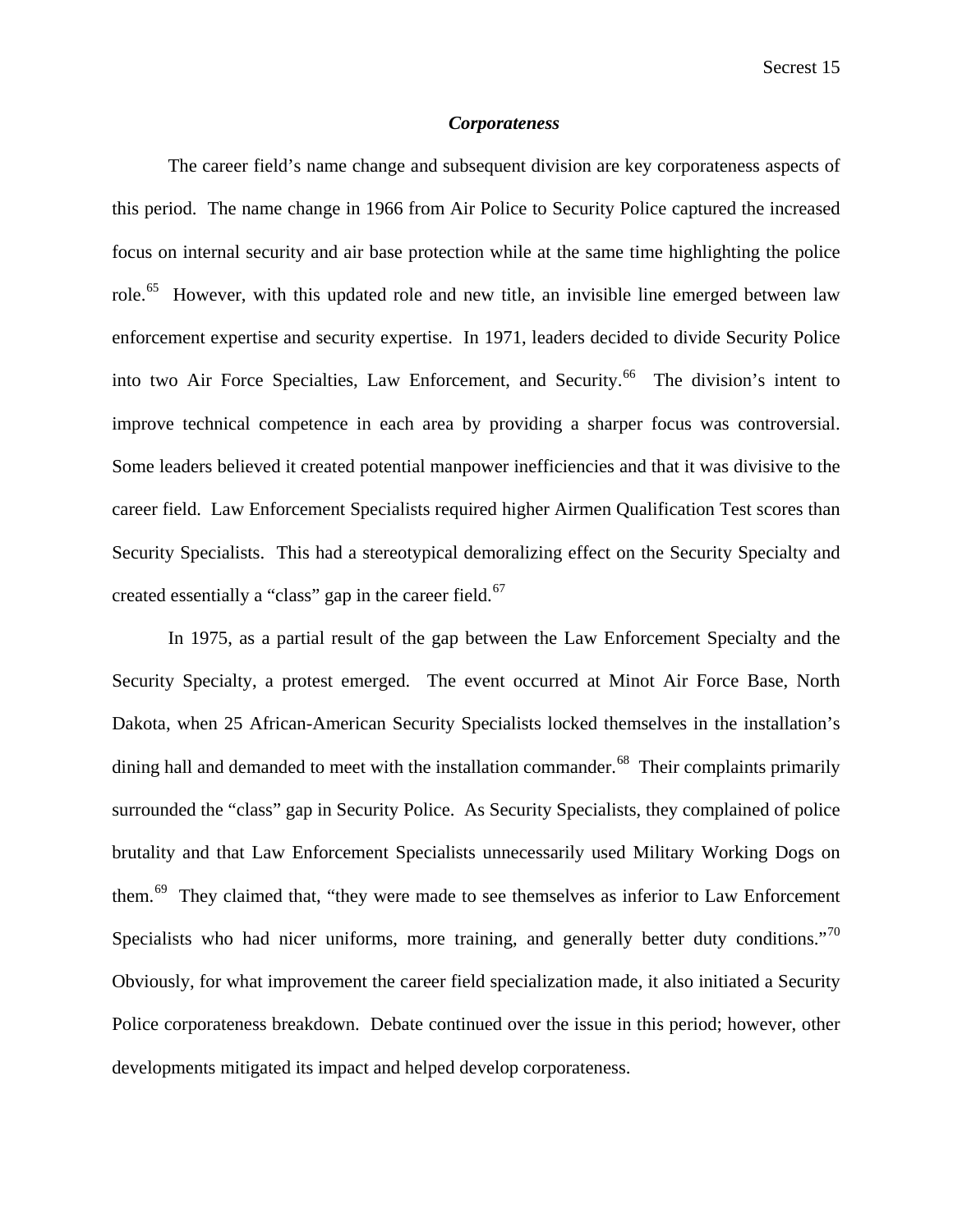Security Police leaders continued to enable image and identity boosts for the career field. In 1975, the dark blue beret became the official headgear of Security Police. This uniform item replaced the much-disliked white covered garrison hat and provided strong distinction for Security Police. In the same year, Security Police leaders authorized a specialty badge to provide further distinction making Security Police the first non-rated specialty to possess such a badge. Additionally, in 1975, leaders removed the restriction on the wear of the Security Police Shield and allowed members to wear it at all times when in uniform. Finally, in 1976, as a move to strengthen Security Police heritage and identity, leaders established the Security Police Museum on Lackland Air Force Base. These positive actions taken in 1975 and 1976 represented significant corporateness development for Security Police. These actions also provided enduring professionalism through creation of a very distinct identity.

#### **1990-2000: SECURITY POLICE TO SECURITY FORCES**

With the Cold War's end and the huge successes of Desert Storm, the United States took on an even more substantial role in promoting stability around the world in this period. This consequently translated into a shift in Security Police roles and responsibilities. The shift provided more challenges to developing professionalism; however, as in previous generations, leaders maintained a continued effort to professionalize the force in all three professionalism characteristics.

#### *Expertise*

At the beginning of the period, Desert Shield and Desert Storm provided new challenges for Security Forces expertise. As in previous eras, in the time between conflicts, Security Police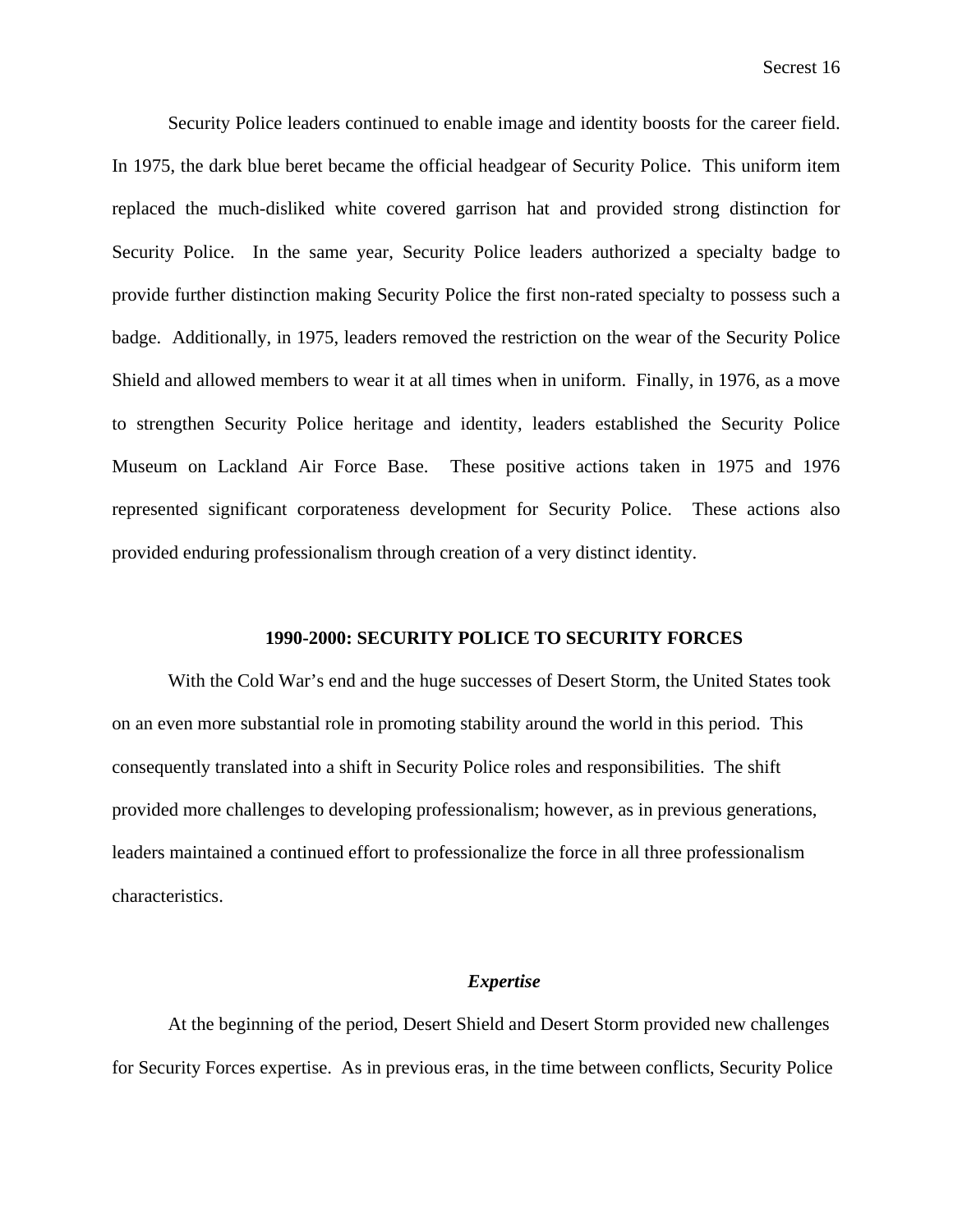fell back into peacetime roles and did not focus on ground combat skills in a significant way. Even though, by 1987, all Security Police members attended Air Base Ground Defense Training taught by the U.S. Army at Fort Dix, New Jersey, there was a distinct anti-terrorism focus but not a true ground combat focus.<sup>71</sup> During Desert Shield and Desert Storm, training in ground combat skills did not meet requirements to defend a base in a wartime environment. The situation was summed up by a flight commander in Saudi Arabia during the operations who stated, "Unfortunately, our peacetime training did not apply to wartime requirements—a situation that created some difficulty and stress."<sup>72</sup>

However, in similar fashion as Vietnam training actions, Security Police leaders put their units together and trained ground combat skills and air base defense while deployed. Success in this difficult circumstance created unity in Security Police that outlived Desert Storm. Though these forces did not face large-scale attacks, Air Force and U.S. Central Command leaders noted their efforts at adapting and preparing defenses as "remarkable."<sup>73</sup> Regardless, lessons of Desert Storm and more frequent deployments brought about the need for different expertise.

Increased short-notice Air Force deployments around the world generated new needs for Security Police. Protecting Air Force assets in contested and difficult environments required, "rapidly deployable forces equipped, trained, and dedicated to the air base ground defense and force protection missions."<sup>74</sup> To meet this requirement, leaders developed the  $820<sup>th</sup>$  Security Forces Group. This unit provided an expert air base ground defense response for the Air Force to meet its emerging expeditionary needs and provided training opportunities for Security Forces members not previously possible.<sup>75</sup> Members of this organization routinely attended U.S. Army Ranger, Jump, Pathfinder, and Air Assault Schools in addition to attending the group's own vast training venues. Though controversial to many due to its draw on overall Security Forces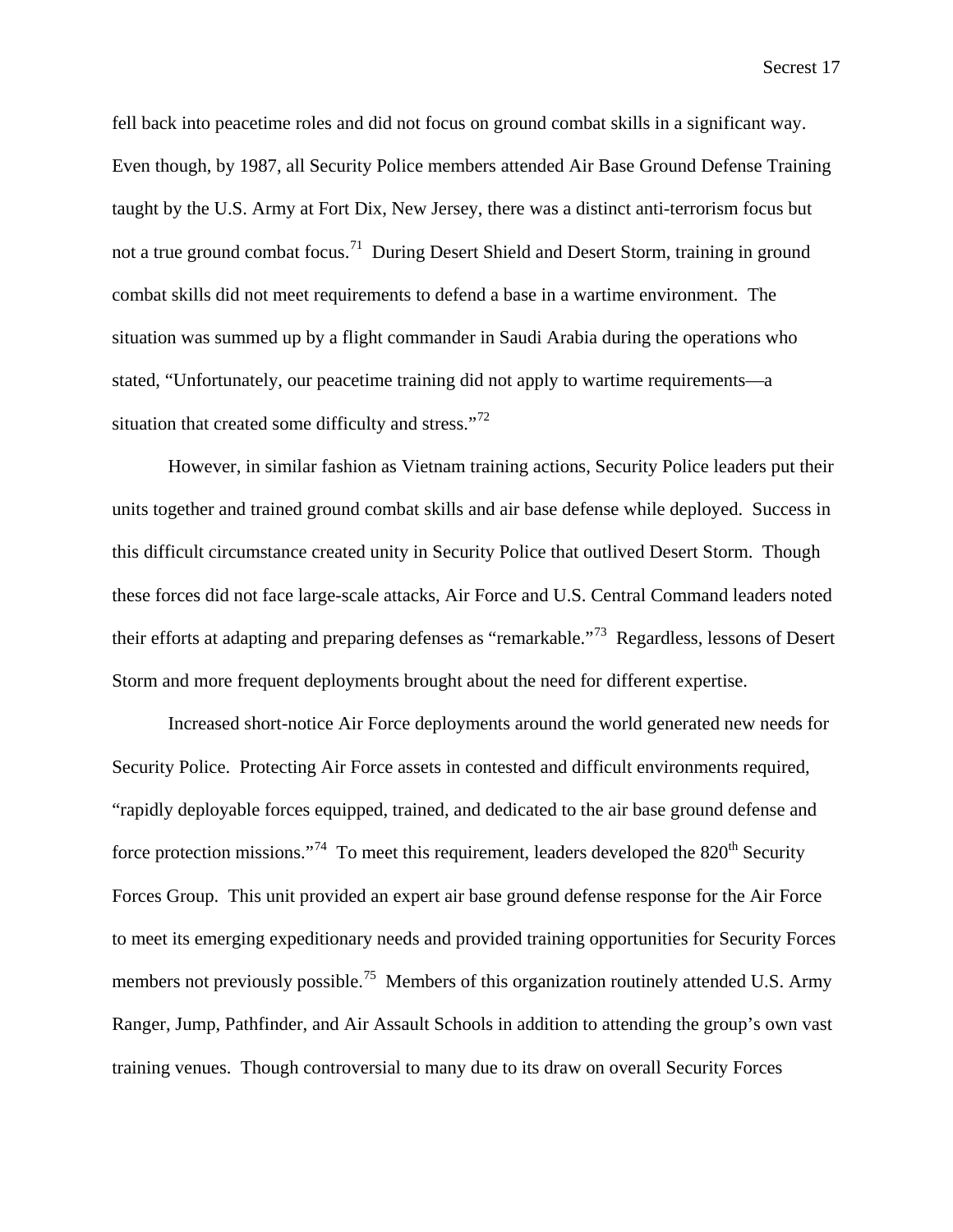personnel and resources, it provided a needed capability to quickly protect resources in difficult and dangerous environments.

## *Responsibility*

In this period, the value of Security Police continued to increase. With a new world order forming, operations in Southwest Asia continued as did taskings around the world. The Air Force and its Security Police served in Honduras, Africa, Haiti, and the former Yugoslavia throughout the 1990s.<sup>76</sup> These new and diversified missions required a continued change from a Cold War fixed base organization into an expeditionary organization. However, this new expeditionary security posture levied more risk on the Air Force and Security Police. The tragic 1996 terrorist bombing of Khobar Towers in Saudi Arabia and subsequent *Downing Report* that faulted the base's Security Police commander, resulted in the wing commander's "promotion hold," and prompted the Air Force Chief of Staff to retire, provided a tragic boost to Security Forces value and sense of service to the bigger Air Force community.<sup>77</sup> This value was obvious in the Security Forces attention that followed.

The Air Force charged experienced Security Police leaders to leverage lessons learned from the Khobar bombing to prevent future events. By this period, Security Forces leaders were not inexperienced career field outsiders as in some previous periods. Rather, Brigadier General Richard Coleman, with 40 years of Air Police and Security Police experience, served as the career field's head. His appointment was a testament to the Air Force's increasing value for Security Forces. Moreover, his actions in the Khobar Towers bombing aftermath generated momentum to develop Security Forces professionalism. In the year following the bombing, Coleman advocated for and received \$75 million for Air Force security improvements.<sup>78</sup> He also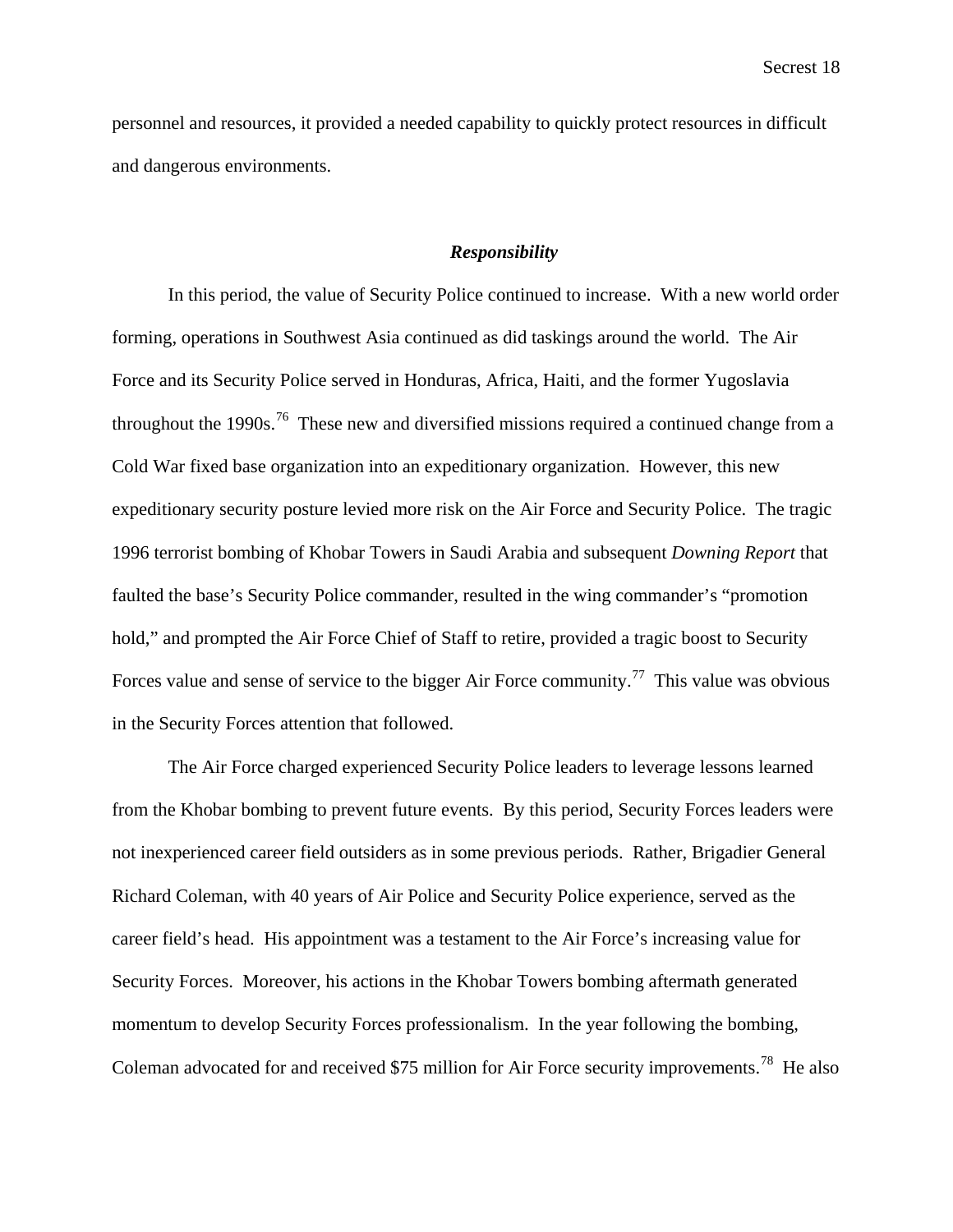managed external pressures on Security Police organization. This effort manifested itself most clearly in professionalism's corporateness characteristic.

## *Corporateness*

To focus Security Police effort and meet deployment demands, Air Force leaders pressured Security Police leaders to rid themselves of unnecessary responsibilities. Primarily, Air Force leaders wanted Security Police leaders to utilize contracted security and law enforcement personnel to meet home station needs or to eliminate the law enforcement function altogether at certain bases.<sup>79</sup> Perceiving this idea as detrimental to security at Air Force installations, experienced Security Police leaders needed to squeeze all the utility from their limited resources.

To accomplish this, the law enforcement and security specialties merged once again.<sup>80</sup> Moreover, combat arms training and maintenance personnel folded in to the new organization to make further efficient use of manpower. $81$  This new organization also needed a unified identity that matched the contemporary mission. Security Police leaders eliminated the word "police" from the career field's title and replaced it with "forces" believing "Security Forces" to better portray what the mission actually was.<sup>82</sup> Additionally, a new motto backed up the new name, "Defensor Fortis," or "Defender of the Force," captured the career field's base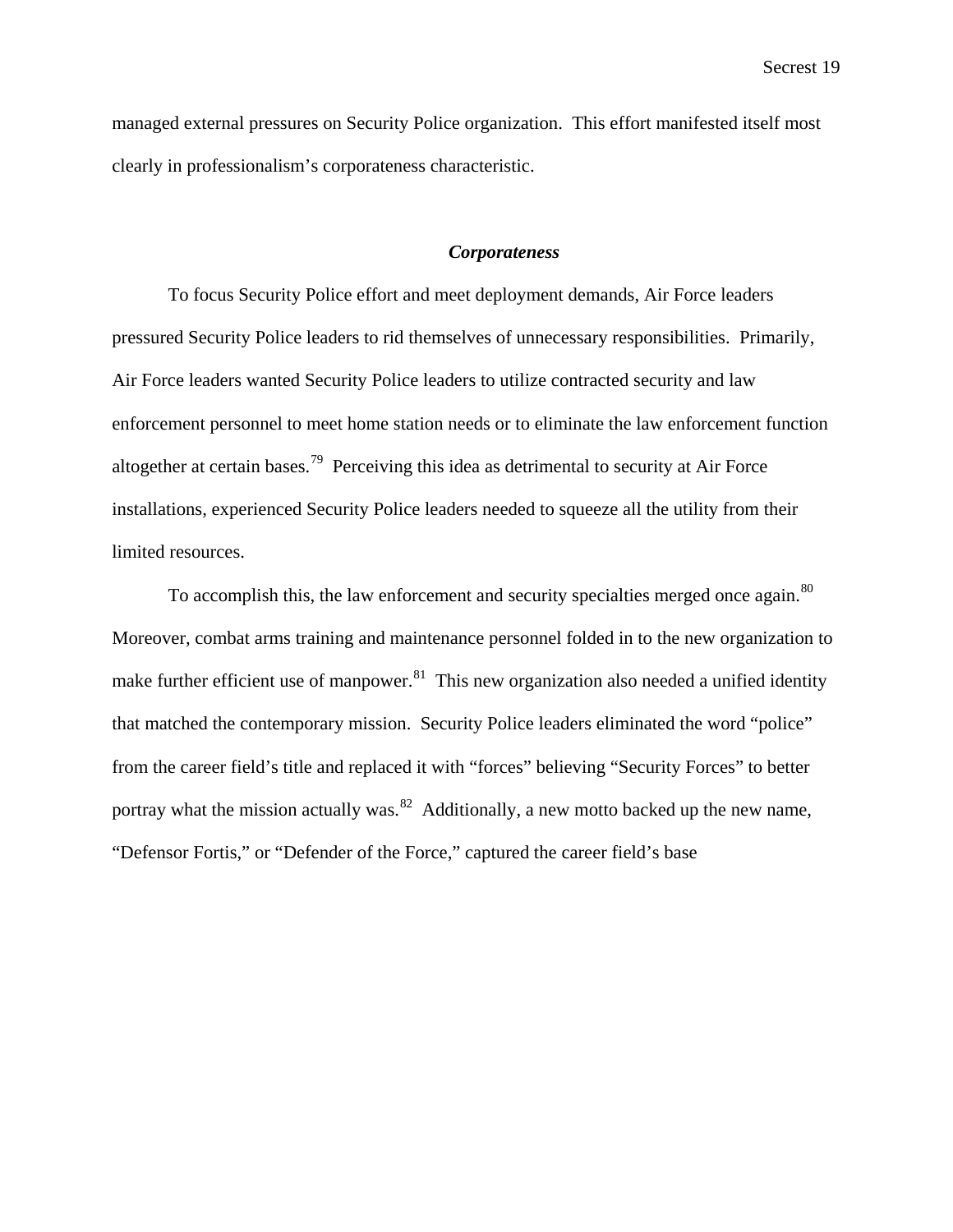

**Insignia**

defense and force protection roles.<sup>83</sup> A Vietnam era insignia of a falcon clutching lightning bolts replaced separate Major Command insignias on all Security Forces berets to demonstrate the unity of Security Forces (see Figure 1).<sup>84</sup> These actions resulted in a new mindset for Security Forces members, improved the corporateness aspect of professionalism, and earned the Air Force support to Security Forces necessary to handle increasing missions and operations tempo.

# **2001-2012: SECURITY FORCES**

Security Force professionalism reached its highest point since 1947 during this period. The demands of two long wars stretched Security Forces manning and resources, but also fostered professionalism development in an unprecedented manner. This period holds what leaders called, the "Security Forces Transformation." The transformation made Security Forces a focused expeditionary air base ground defense force. This force could operate inside or outside the wire to accomplish its priority objective to defend bases. Though there were many problems early in this period, the training provided prior to deployment and the experience offered by combat participation eventually yielded a force with remarkable expertise.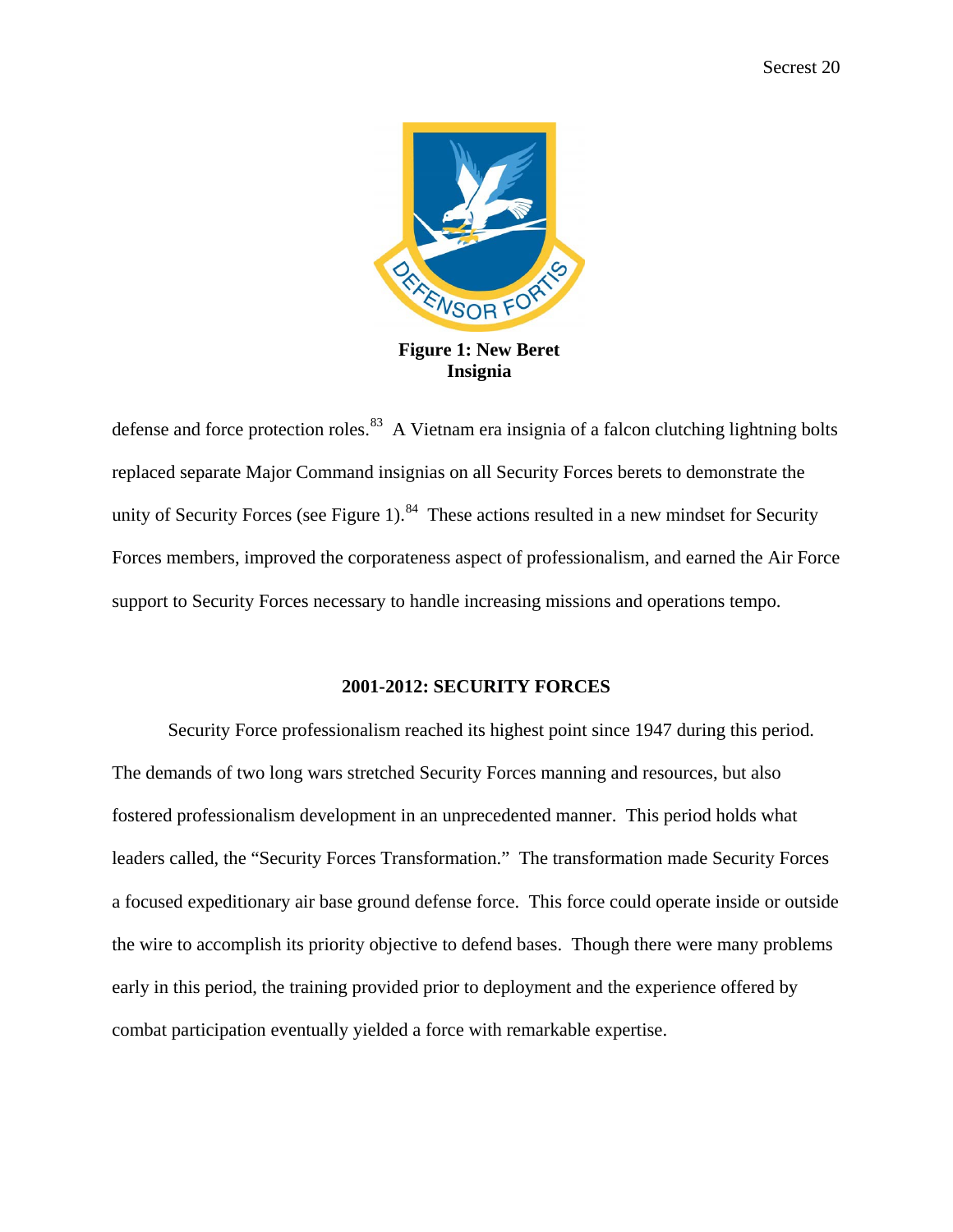Moreover, the threat environment around Air Force bases and communities in this period raised the value of Security Forces and their responsibility. There were no new distinctive uniform items or name changes to provide identity. Security Forces professional development in this period was based primarily upon its significant involvement in long-term combat operations.

#### *Expertise*

Security Forces faced challenges as it began deploying in support of the Global War on Terror (GWOT). Early missions included standard flight line security, law enforcement, and entry control in locations all over Southwest Asia.<sup>85</sup> However, the Department of Defense called on the Air Force to backfill stretched Army forces by ordering Air Force units to accomplish Army missions "in-lieu-of" Army forces.<sup>86</sup> These taskings included convoy security and detainee operations missions and put Security Forces in positions for which they had not trained.

An outside-the-wire mission also became critical for Air Force units during this period. As the Army stretched thinner and thinner, it could not fulfill earlier agreements to assist the Air Force with external air base defense.<sup>87</sup> The Air Force needed to accomplish this external mission utilizing its own assets. Standoff attacks on installations and attacks on aircraft from outside the base perimeter as aircraft arrived or departed rendered this external mission critical. However, with the exception of test units and some specially trained Airmen, Security Forces was not ready to take this mission on given its standard training and structure.<sup>88</sup> This served as the impetus for a "Security Forces Transformation."<sup>89</sup>

This transformation included a priority shift toward improving knowledge and skill in base defense and combat survival. As part of this transformation, Air Force and Security Forces leaders established eight Regional Training Centers (RTCs) to ensure readiness for new missions

Secrest 21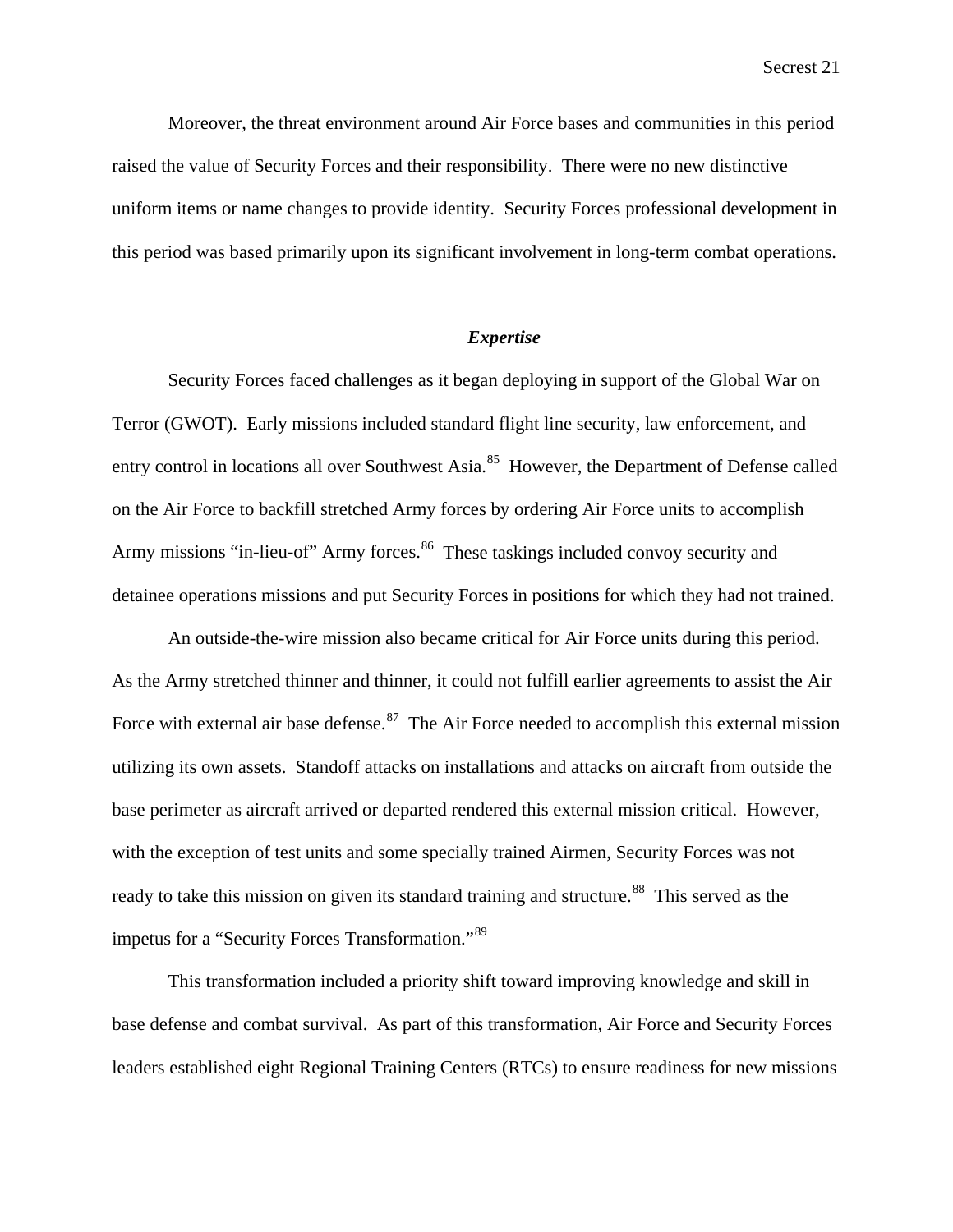and to meet the new priority.<sup>90</sup> In conjunction with the RTCs, the Air Force Security Forces Center (AFSFC) at Lackland Air Force Base served as the overseer and clearinghouse for Security Forces doctrine. In that role, AFSFC standardized training by establishing a Security Forces Master Training Plan and developing a list of common tasks along with conditions and standards for implementing these tasks.<sup>91</sup> Additionally, Security Forces leaders mandated attendance at RTCs prior to Security Forces deployment.<sup>92</sup> This ensured all deploying Security Forces members possessed a common body of knowledge and the skills critical to success in the new combat environment.

With continued threats to bases around the world and a new focus, Security Forces turned to refined expertise found in an integrated base defense concept.<sup>93</sup> This concept took a comprehensive view of base defense beginning well outside the wire and called for a whole base and community effort. $94$  The concept emphasized the need to achieve the security effects installation commanders needed rather than complying with checklists that did not account for a commanders' risk acceptance level.<sup>95</sup> This new methodology was frustrating for many due to its complexity and difficulty in planning. However, to others, it allowed leaders to tap into the creativity and knowledge of Security Forces Airmen. The integrated defense concept proved significant to contemporary Security Forces culture focusing on working smart to protect what needed to be protected while using efficient and effective methods. Moreover, smartly identifying what to protect and how to protect it was essential to meeting new demands brought on by other events happening around the DOD.

A devastating active shooter attack at Fort Hood, Texas, in 2009 revealed the need for additional new expertise for Security Forces. As the integrated defense concept gained momentum, after action reports regarding the tragedy at Fort Hood highlighted areas of concern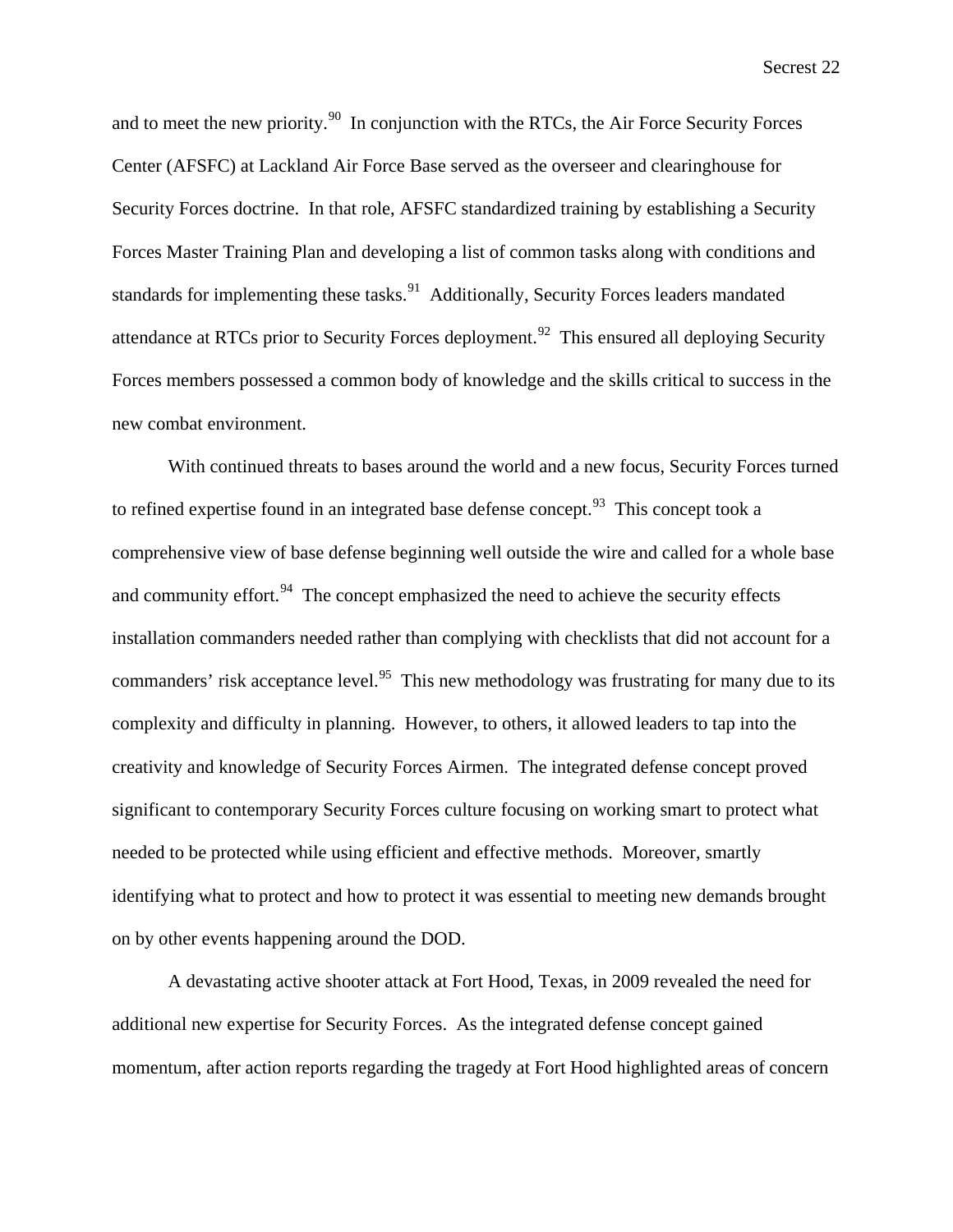for the Air Force. The Security Forces transformation greatly increased skill and knowledge necessary for Global War on Terror support missions; it also led to a steady decline in Security Forces law enforcement expertise and the type of expertise necessary to prevent a Fort Hood type attack.<sup>96</sup> Leaders once again emphasized a Security Forces law enforcement role. With this emphasis, training and resourcing for improving capability in this role soon followed.<sup>97</sup> However, unlike in previously analyzed periods, this additional emphasis did not negatively affect combat readiness. Substantial training investment in combat skills and law enforcement resulted in a wide body of knowledge and expertise for Security Forces. By the end of this period, this expertise significantly contributed to Security Force's overall professional development.

#### *Responsibility*

The value of Security Forces to the Air Force significantly increased after the September 2001 terrorist attacks. When these terrorist attacks occurred, Force Protection Conditions rose quickly, placing many Air Force bases at their highest security level.<sup>98</sup> The heightened state drove massive manpower requirements, in many cases doubling or even tripling the required personnel.<sup>99</sup> Security Forces value to those they served was clear. Maintaining these conditions for long periods was not a planning factor prior to 2001; however, with the magnitude of continuous threats toward Air Force personnel and resources, Security Forces units held to higher force protection postures for months.<sup>100</sup> Requirements to deploy Security Forces assets to meet emerging taskings compounded this problem.<sup>101</sup> Installations activated their augmentation programs, sending many non-Security Forces personnel to help. Additionally, Army and Air Force National Guard and Air Force reserve units provided further relief.<sup>102</sup> Schedules were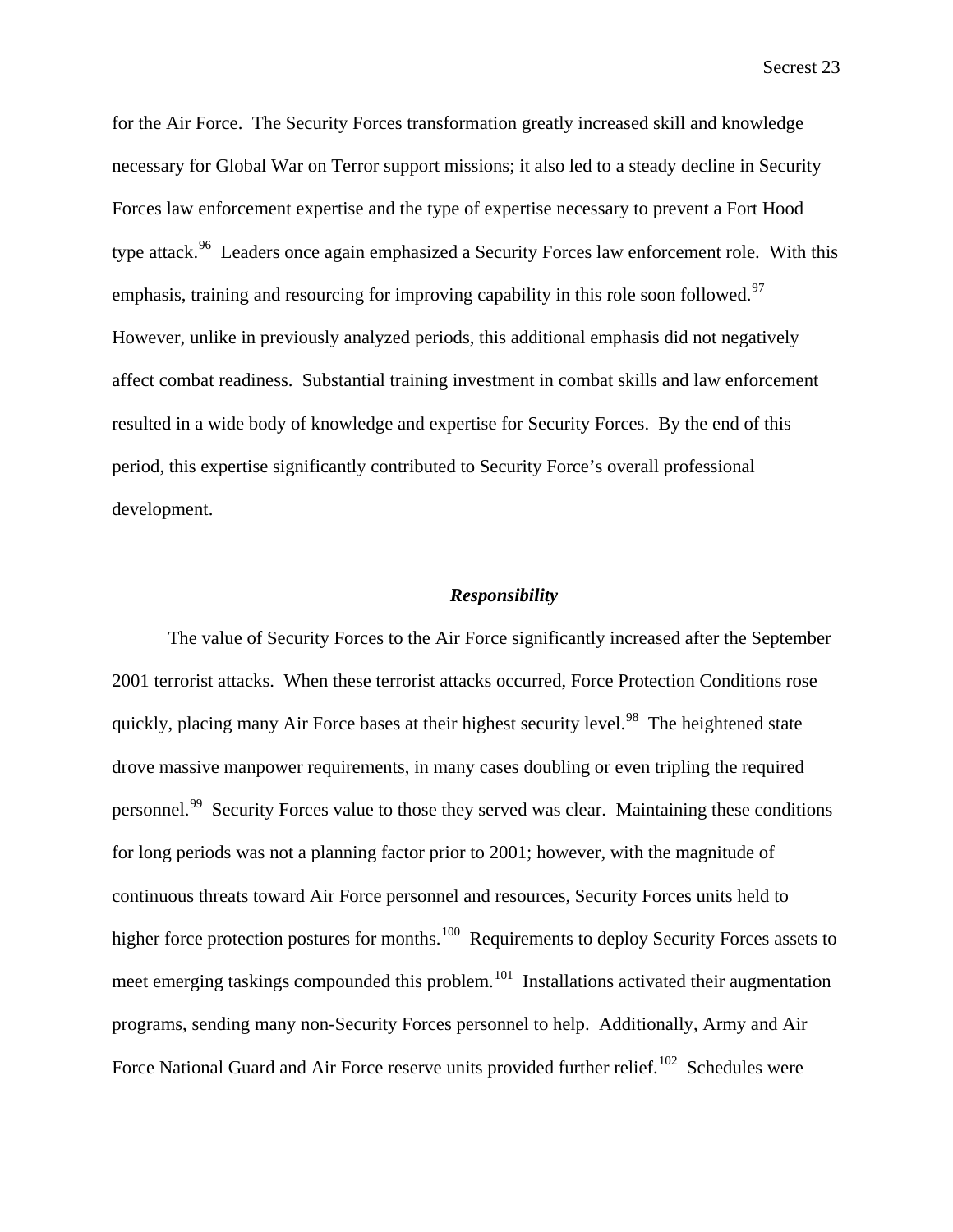difficult with many units having no or very few days off over extended periods. This foreshadowed the characteristics of this period for Security Forces as it faced a decade of challenges in meeting home station and down range requirements. Due to these factors, Security Forces held great responsibility and value in the eyes of the Air Force. In 2006, the Director of Air Force Security Forces summarized this by stating, "we are at the most highly respected height in our career field  $\ldots$  we have got more credibility with Air Force senior leaders now than I think we've ever had."103 The elevated status of Security Forces also provided a nexus for improvements in corporateness.

#### *Corporateness*

Service in combat or otherwise difficult down range circumstances improved Security Forces corporateness in this period. After years of deployments, the sacrifices of Security Forces members served as a source of pride that created identity. With nearly 5,000 Security Forces members continuously deployed on six-month rotations, few members did not experience deployment.<sup>104</sup> The career field was known as one of the most frequently and longest deployed in the Air Force. The difficult circumstances and danger of deployment enabled a strong Security Forces service culture and created a common bond with its members. Security Forces did experience combat deployments in each of the previous periods in this analysis; however, the Global War on Terror's length and magnitude rendered it the most substantial to corporateness development in Security Forces history. Deploying and protecting resources in combat became more than a mission Security Forces trained for; rather, it became what Security Forces actually did. Consequentially, it was the new Security Forces identity and demonstrated improvement in corporateness.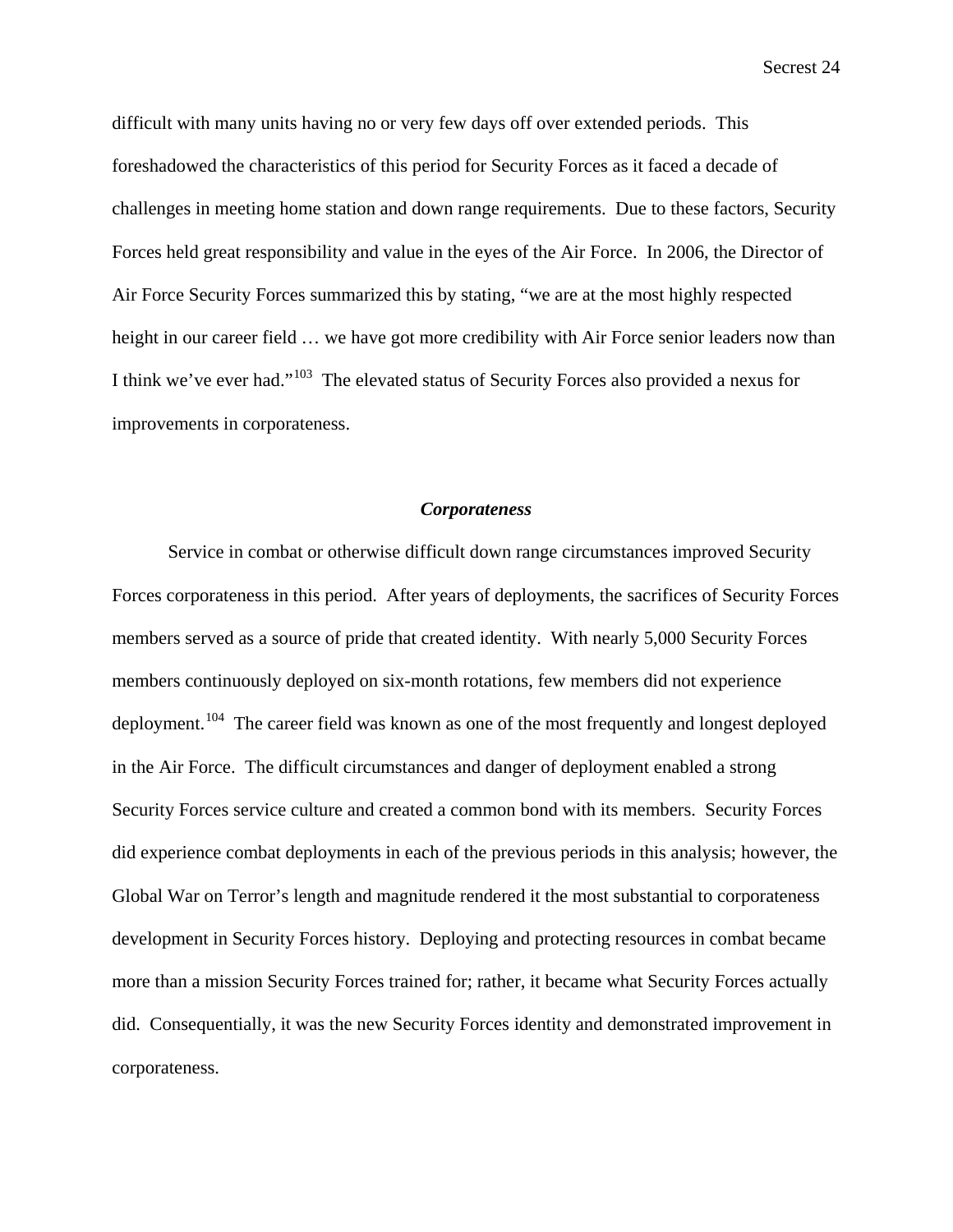By the end of 2010, Security Forces leadership engrained a single and universal mission in Security Forces by standardizing, "Protect, Defend, and Fight to enable Air Force, Joint, and Coalition Missions" as the official Security Forces mission.<sup>105</sup> This mission evolved after nearly a decade of service in the Global War on Terror and captured the essence of the central corporateness theme in this period. It codified the different aspects of a transformed Security Forces career field and created identity. In addition to this identity forged in combat, a traditional corporateness improvement occurred late in this period.

For the first time in its history, Security Forces initial skills training attained civilian professional accreditation status. As a result of a long-term effort by Security Forces leaders, Security Forces officer, and enlisted initial skills training received Federal Law Enforcement Training Accreditation Board (FLETA) accreditation in 2012.<sup>106</sup> The FLETA accreditation was key to professionalizing Security Forces with regard to corporateness. This development was directly related to Huntington's corporateness description in that it "publicly distinguished" Air Force Security Forces from other non-accredited organizations.<sup>107</sup> Accreditation provided an unprecedented credential for Security Forces members and provided assurance to Air Force communities that competent professionals were protecting them.

Security Forces corporateness development in this period was marked by the relatively indescribable bond shared by those who endure long struggles together. This bond created an environment of corporateness unequalled in Security Forces history. In no other period did so many Security Forces members deploy so frequently and for so long. This status rendered unique identity as the salient corporateness feature in this period. However, by also attaining professional law enforcement accreditation in this period, Security forces attained a traditional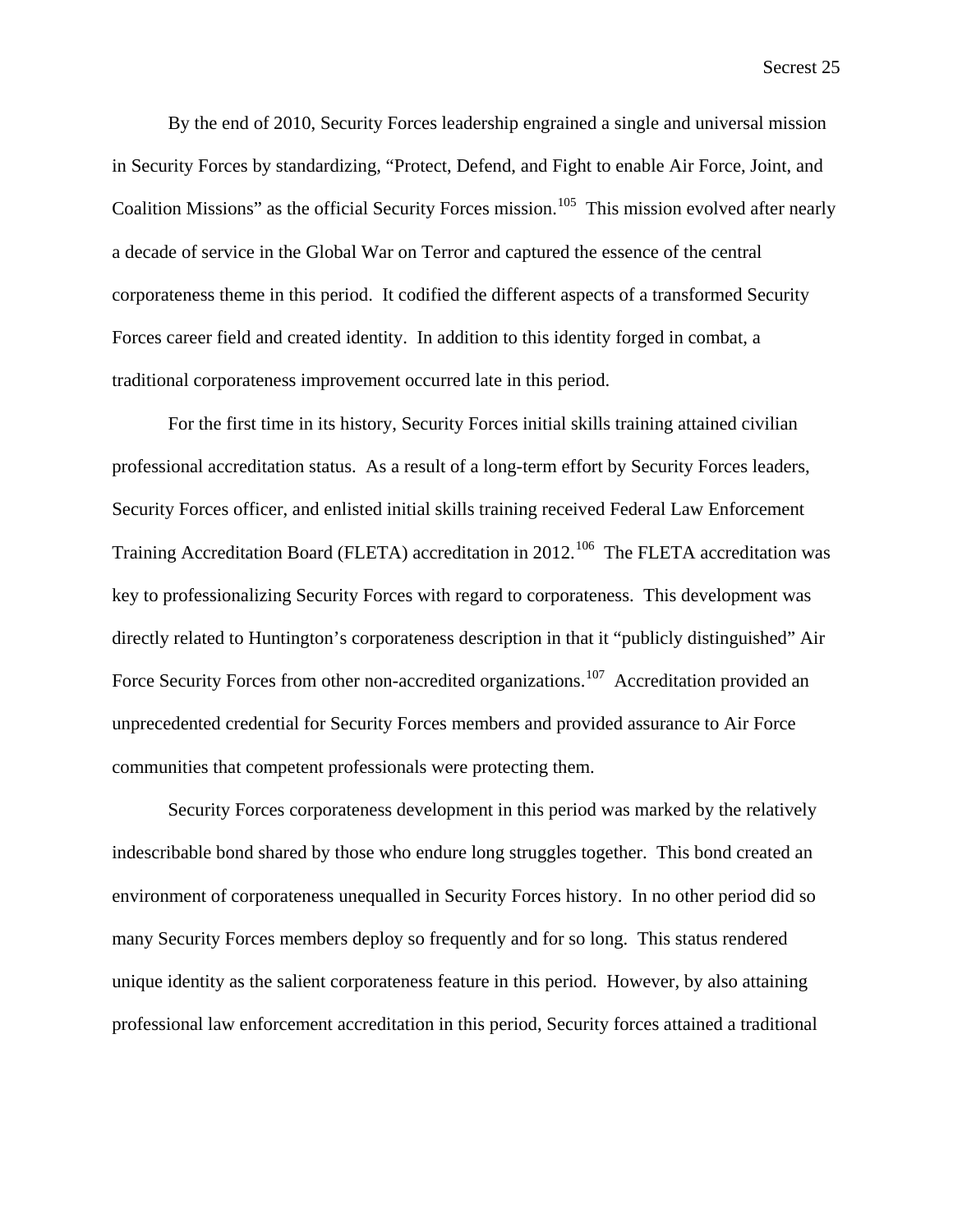corporateness enhancement, developed professionalism, and set the stage for even more future professionalism growth.

#### **CONCLUSIONS**

The preceding analysis highlights several insights useful to current and future leaders as they develop professionalism in their professions. It does this by providing examples that enable leaders to understand how professionalism grows, what hinders its growth, and how to overcome challenges to professionalism. To demonstrate the utility of these findings, the following conclusions illustrate a theme with supporting evidence in each of Huntington's three professionalism characteristics.

# *Expertise: Identify a profession's primary role and align expertise-building opportunities to it.*

Unpreparedness in Korea, Vietnam, Desert Storm, and initially in the Global War on Terror is an example of how professionalism suffers when expertise is misaligned with roles. This seems too obvious a conclusion. However, this analysis, in its entirety, provided context that demonstrates how misalignment happens in complex environments. The newly forming Air Force and Air Police had to make many decisions concerning the career field's direction. Uncertainty regarding responsibility sharing with the US Army and with the new Air Force's leadership expectations made selecting the right course for expertise development extremely challenging. However, this analysis also demonstrates, by describing Security Forces adaptation to the Global War on Terror, that even in a complex environment, decisive and well-resourced action will yield desired results. This analysis highlights a need for leaders to look for clarity in roles and expertise alignment as quickly as possible.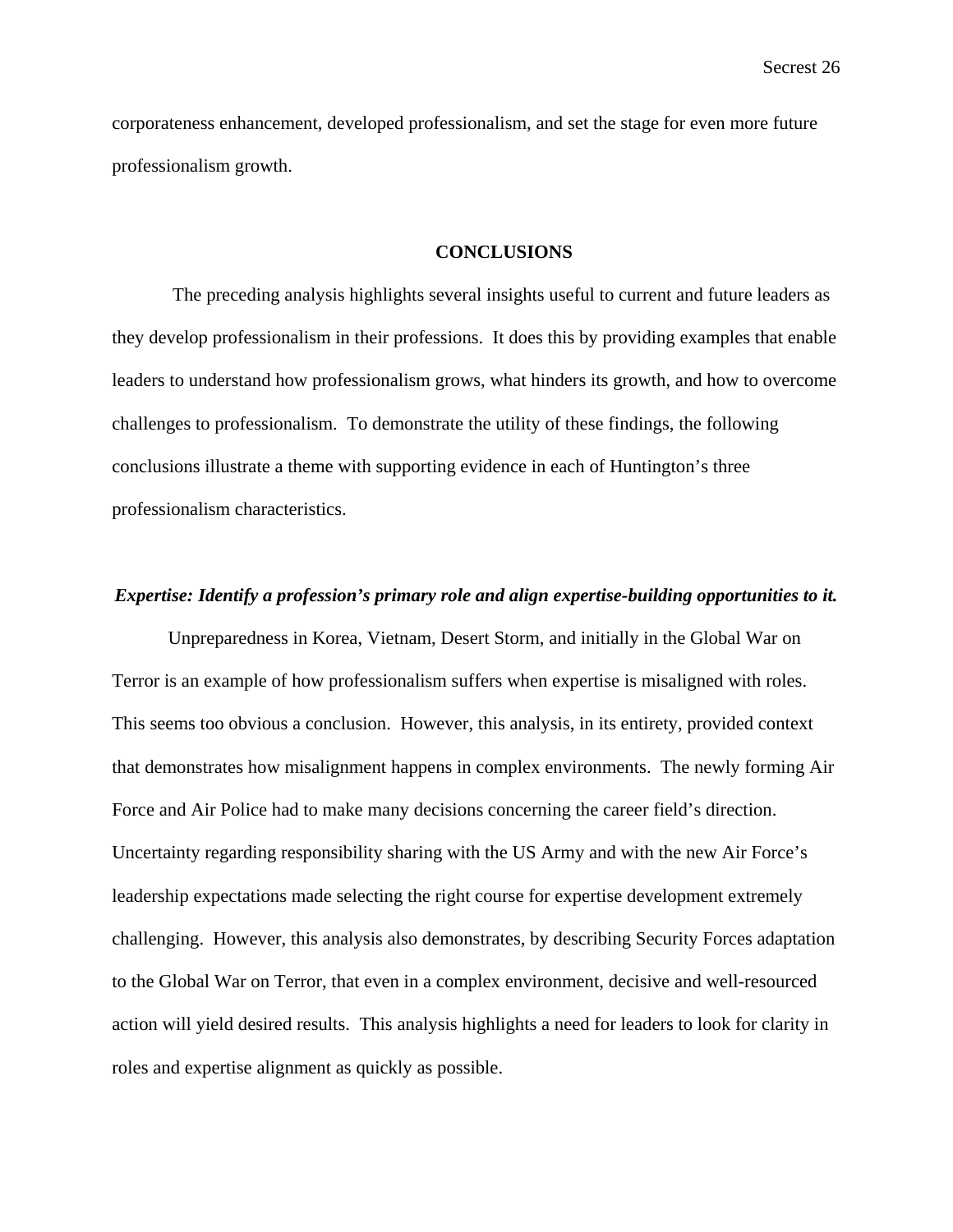# *Responsibility: Identify areas of value to the community; then capitalize on them.*

This analysis demonstrates that a profession requires opportunity to increase its value to society, and that when that opportunity arrives, the profession's members must soundly fulfill their responsibilities. Analysis revealed that in most cases, Security Forces value to the Air Force hinged on world events and the opportunistic missions and roles these events generated. However, this observation does not render leaders helpless to increase a profession's responsibility.

When opportunities arrive for professions to contribute to those they serve, they must capitalize on them. As the 1990-2000 Security Forces analysis demonstrates, leaders in a profession must leverage opportunity by ensuring members of the profession understand their value. They must also demonstrate this value to decision makers outside the profession who control or contribute to resourcing. These decision makers will then adequately support a profession by understanding its value and its needs. In capitalizing on opportunities, leaders increase the value and sense of responsibility for a career field and thus develop professionalism.

## *Corporateness: Create and merge an outward and inward identity.*

The analysis reveals examples of Security Forces developing an outward and inward identity. Outwardly, leaders strove to create a distinctive appearance for the career field by establishing and subsequently enhancing a distinctive uniform for the career field. They also created symbolic insignias to represent status. This resulted in a strong sense of outward identity. Inwardly, Security Forces identity improved through a sense of pride forged in two wars but then faced a challenge when leaders divided the career field into specialties. This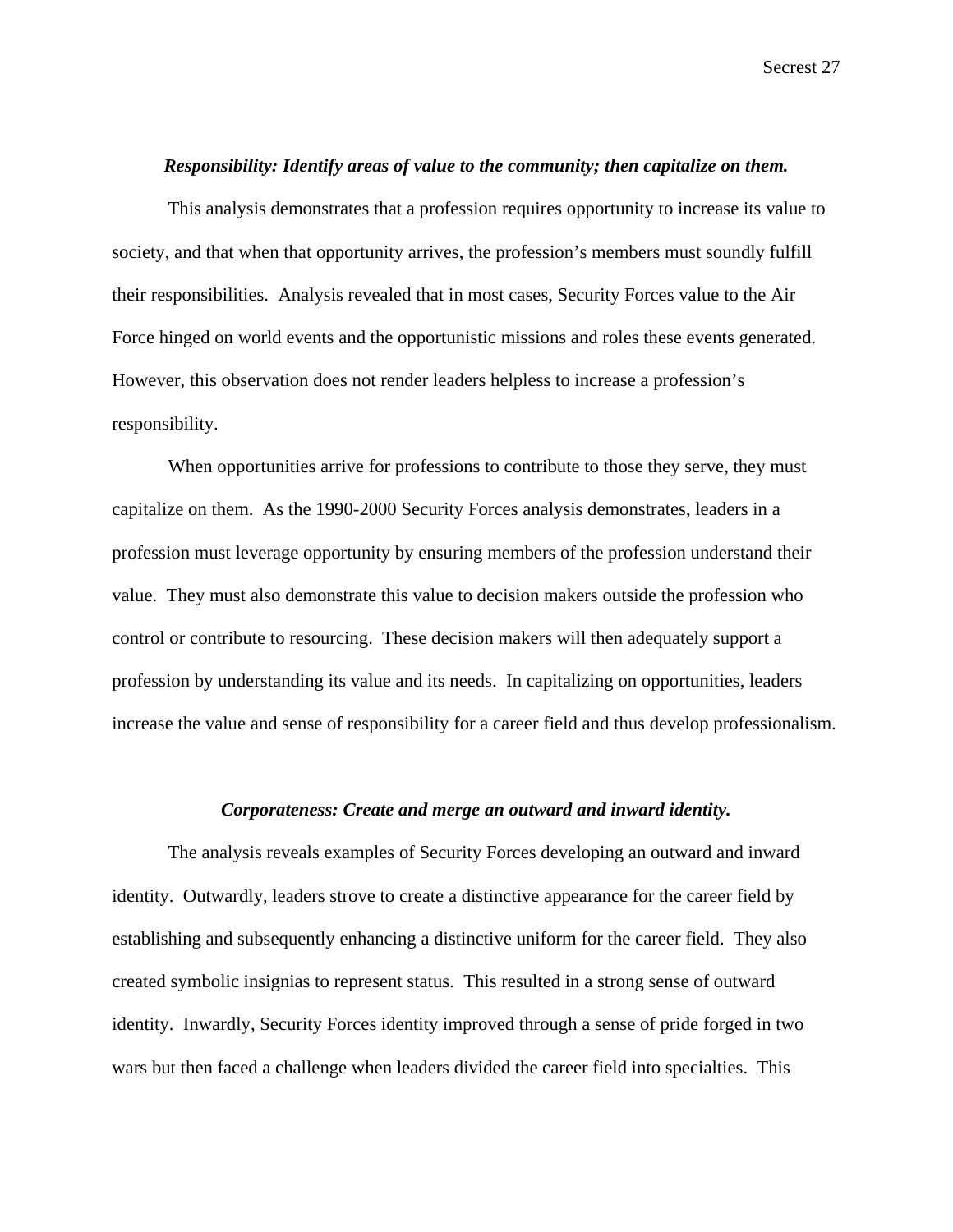career field division led to unity loss despite ongoing outward identity efforts. However, when the specialties remerged in the face of difficult deployments and combat, sense of identity improved.

Outward symbols of identity must be backed by an inward sense of identity to generate corporateness. Huntington points out the importance of outward identity in stating, "The line between him [professional] and the layman or civilian is publicly symbolized by uniforms and insignia of rank."<sup>108</sup> However, as this analysis illustrates, without an inward identity aligned with this outward symbolism, corporateness is difficult to develop and thus professionalism is difficult to develop.

This analysis generates themes useful to leaders in developing professionalism; however, it also highlights the basic importance of professional development itself. Without professionalism, organizations and institutions will struggle to meet society's needs. Professionalism renders a profession credible and trustworthy, while it also generates and maintains knowledge necessary to carry out important tasks. For these reasons, professionalism development requires continued research to ensure contemporary methods for enhancing it will be effective.

#### **ENDNOTES**

<sup>&</sup>lt;sup>1</sup> Samuel P. Huntington, *The Soldier and the State: The Theory and Politics of Civil-Military Relations*, (Cambridge: Harvard University Press, 1957), 7.

 $<sup>2</sup>$  Huntington, 11.</sup>

 $3$  Huntington, 8-10.

 $4$  Huntington, 8.

 $<sup>5</sup>$  Huntington, 9.</sup>

 $<sup>6</sup>$  Huntington, 10.</sup>

 $<sup>7</sup>$  Huntington, 11.</sup>

<sup>&</sup>lt;sup>8</sup> Huntington, 11.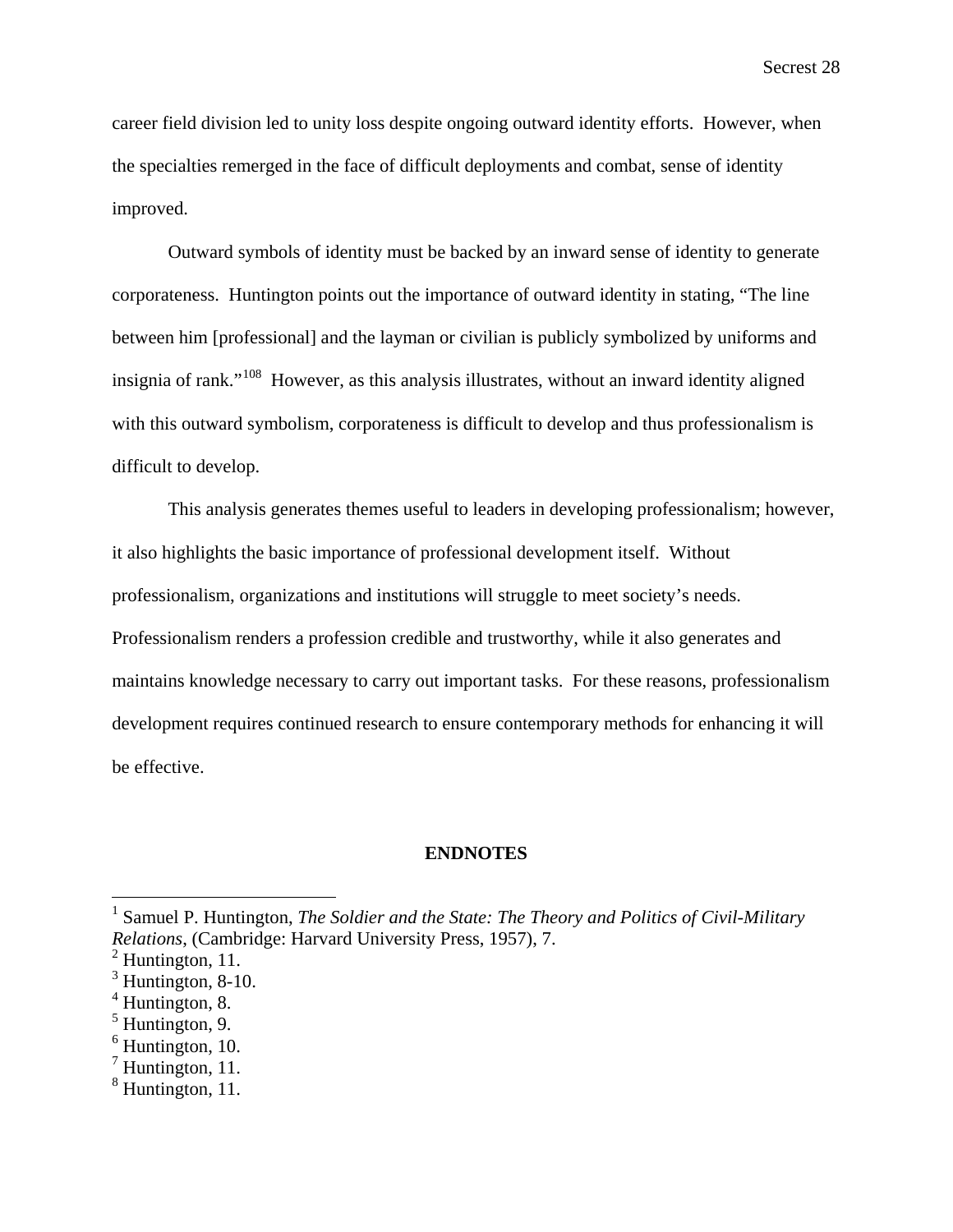James Burk, "Expertise, Jurisdiction, and the Legitimacy of the Military Profession." in *The Future of the Army Profession,* edited by Lloyd J. Matthews, (Boston: McGraw-Hill Primis Custom Publishing, 2002), 21.

 Allan R. Millett, *Military Professionalism and Officership in America* (Columbus: The Mershon Center of the Ohio State University, 1977), 2.

<sup>11</sup> College for Enlisted Professional Military Education, *The Profession of Arms and the Noncommissioned Officer: NCOA Lesson Plan CF,* (Maxwell AFB, AL: Department of the Air Force, 1999), 4-7.<br><sup>12</sup> James Lee Conrad and Jerry M. Bullock, *Defenders of the force: The History of the United* 

*States Air Force Security Forces 1947-2006,* (Commissioned by Headquarters Air Force A7S, Washington DC: United States Air Force, 2010), 38.

- Conrad, 43.
- Conrad, 42.
- Conrad, 41.
- Conrad, 69.
- Conrad, 71.
- Conrad, 74.
- Conrad, 75.
- Conrad, 75.
- Conrad, 75.
- Conrad, 75.
- Conrad, 85.
- Conrad, 85.
- Conrad, 85.
- Conrad, 120.
- Conrad, 140.
- Conrad, 141.
- Conrad, 139.
- Conrad, 141.
- Conrad, 144
- Conrad, 145.
- Conrad, 145.
- Conrad, 47.
- Conrad, 47.
- Conrad, 110.
- Conrad, 110
- Conrad, 111
- Conrad, 69.
- Conrad, 152.
- <sup>41</sup> Flint O. Du Pre, "Air Police: The Men Who Guard Our Guardians," Air Force Magazine,
- December 1956, 1.
- Conrad, 43.
- Conrad, 43.
- Conrad, 43.
- Conrad, 43.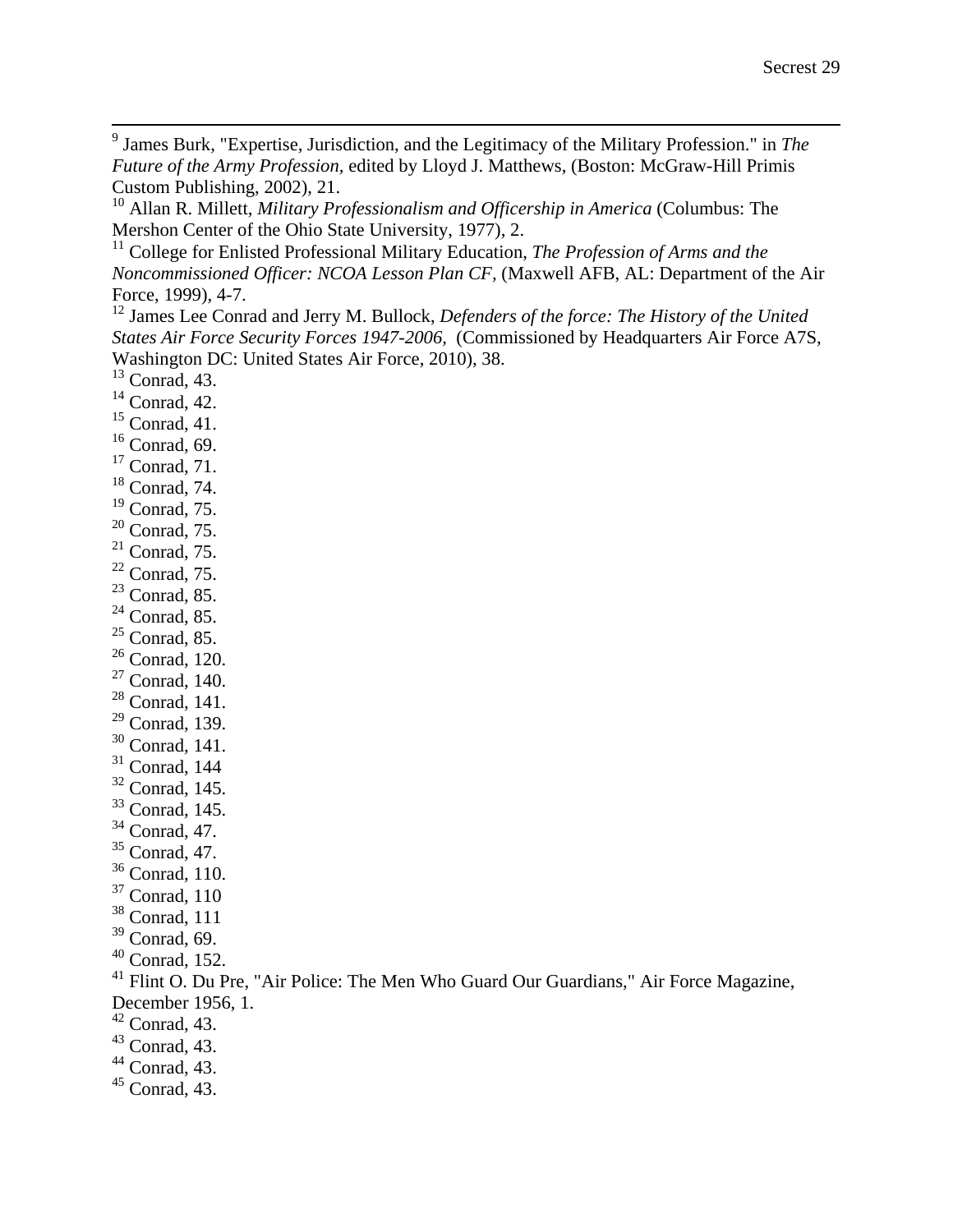Conrad, 87.

- Conrad, 87.
- Conrad, 87.
- Conrad, 157.
- Conrad, 157.
- Conrad, 158.
- Conrad, 158.
- <sup>53</sup> Conrad, 159.
- Conrad, 178.

 Roger P. Fox, *Air Base Defense in the Republic of Vietnam 1961-1973*, (Washington D.C.: Office of Air Force History, 1979), 1.

Conrad, 170.

- Conrad, 173.
- Conrad, 204.
- Conrad, 275.
- Conrad, 289.
- Conrad, 280.
- Conrad, 257.
- Conrad, 335.
- Conrad, 335.
- Conrad, 190.
- Conrad, 293.
- Conrad, 293.
- Conrad, 342.
- Conrad, 343.
- Conrad, 343.
- Conrad, 343.

<sup>72</sup> Jim Marry, "Creating an Attitude; A Security Police Perspective," In FROM THE LINE IN THE SAND: Accounts of USAF Company Grade Officers in Support of Desert Shield/Desert Storm, (Maxwell AFB: Air University Press, 1994), 43.

Conrad, 477.

- Conrad, 529.
- Conrad, 529.
- Conrad, 502.
- Conrad, 522.
- Conrad, 523.
- Conrad, 501.
- Conrad, 536.
- Conrad, 536.
- Conrad, 536.
- Conrad, 537.
- Conrad, 536.
- Conrad, 571-572, 577.
- Conrad, 581.
- 
- Conrad, 610.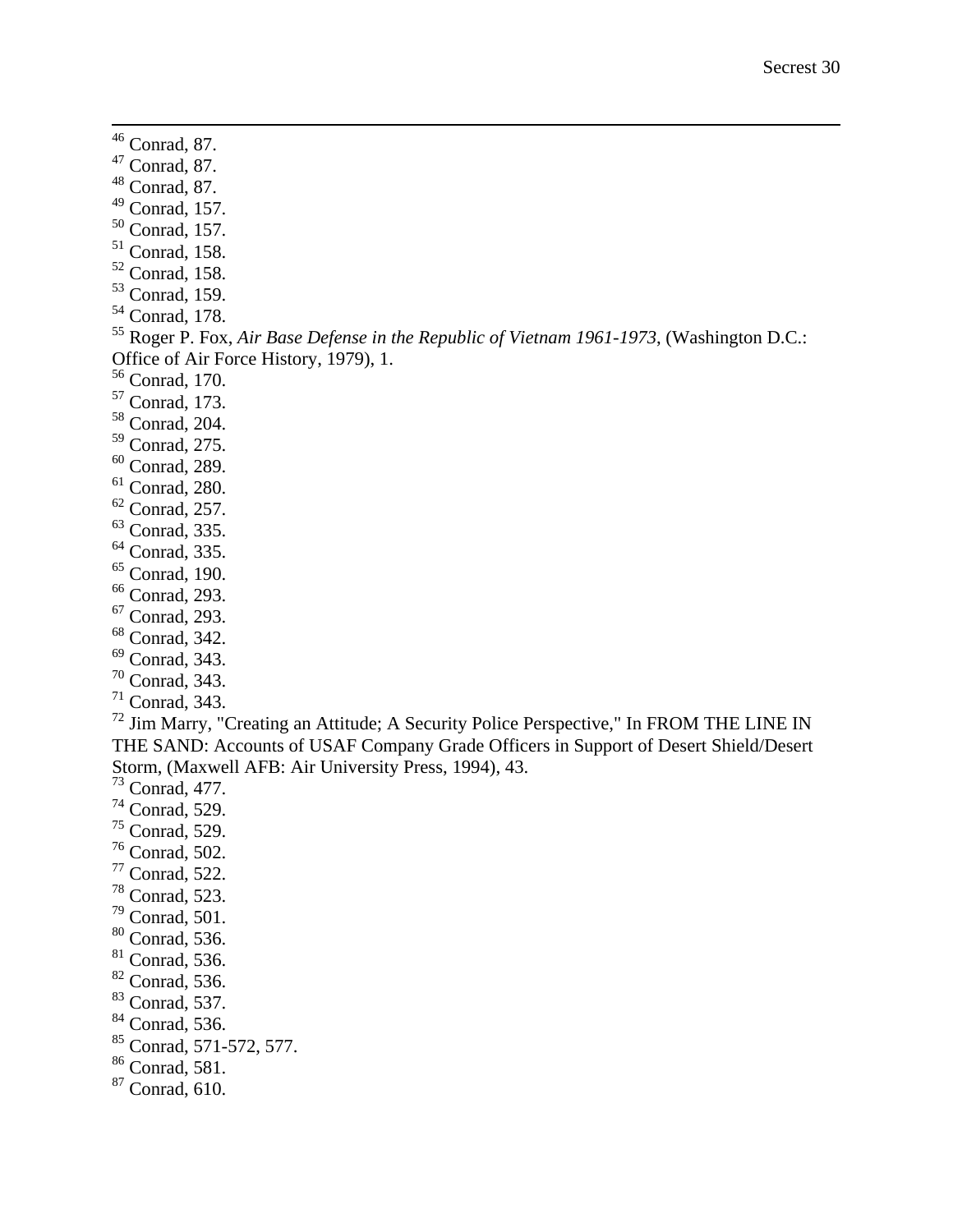88 Conrad, 610.

<sup>90</sup> Department of the Air Force, *Security Forces History,* In AFMAN 31-201, Volume 1, 1-25, (Washington DC: Headquarters U.S. Air Force, 9 August 2010), 22.

- $91$  AFMAN 31-201, 22.
- <sup>92</sup> AFMAN 31-201, 22.

<sup>93</sup> Department of the Air Force, Air Force Instruction 31-101, *Integrated Defense*, (Washington DC: Headquarters U.S. Air Force, 2009), 10-15.

<sup>94</sup> Integrated Defense, 12.

<sup>95</sup> Integrated Defense, 15.

<sup>96</sup> Air Force, Protecting the Force: Lessons from Fort Hood, Air Force Follow-On Review, (Washington D.C.: U.S. Air Force, 2010).

<sup>97</sup> Air Force Security Forces A7S Staff, *Air Force Security Forces Master Action Plan 2011- 2016*, (Washington D.C., March 1, 2011), 3.

<sup>98</sup> Conrad, 562.

- <sup>99</sup> Conrad, 562.
- $100$  Conrad, 562.
- $101$  Conrad, 563.
- <sup>102</sup> Conrad, 563.
- <sup>103</sup> Conrad, 620.
- <sup>104</sup> Conrad, 590.

<sup>105</sup> Air Force Security Forces A7S Staff, Air Force Security Forces Master Action Plan 2011-2016, (Washington D.C., March 1, 2011), 7.

<sup>106</sup> Federal Law Enforcement Training Accreditation. Accredited Programs. March 2012. http://www.fleta.gov/AboutFLETA/accredited-programs.html (accessed March 9 , 2013).  $107$  Huntington, 10.

 $108$  Huntington, 16.

<sup>89</sup> Conrad, 610.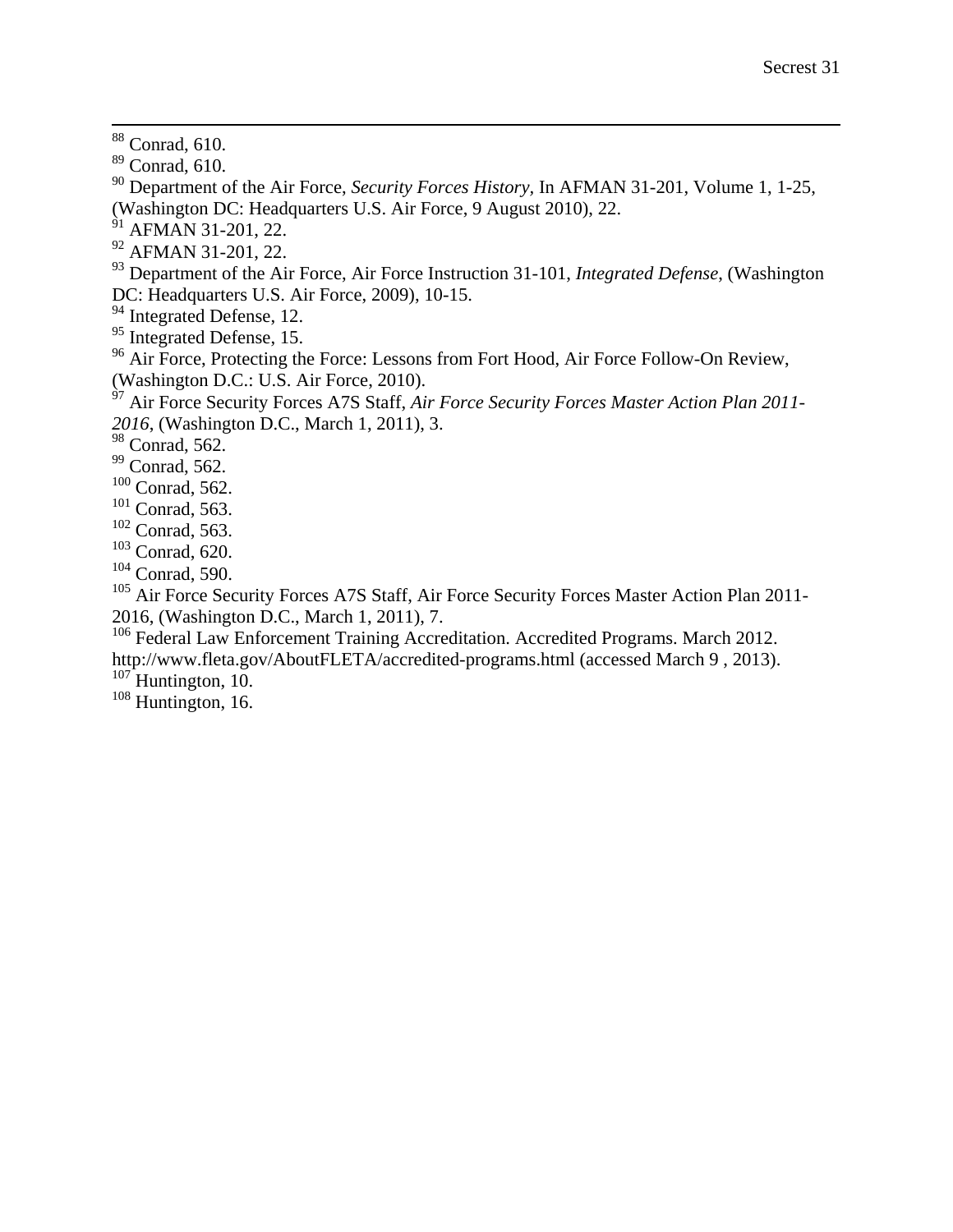# **BIBLIOGRAPHY**

Air Force. *Protecting the Force: Lessons from Fort Hood.* Air Force Follow-On Review, Washington D.C.: U.S. Air Force, 2010.

 $\overline{a}$ 

- Air Force Security Forces A7S Staff. *Air Force Security Forces Master Action Plan 2011-2016.* Washington D.C., March 1, 2011.
- Air Force Superintendent of Documents. "Defender of the Force." *Airmen*, September 1997: 20- 21.
- Asch, Beth, James R. Hosek, Jeremy Arkes, Fair Christine C., Jennifer Sharp, and Mark Totten. *Military Recruiting and Retention After the Fiscal Year 2000 Military Pay Legislation .* National Defense Research Institue, Washington D.C.: Rand Corp, 2002.
- Bachman, Jerald G., David R. Segal, Peter Freedman-Doan, and Patrick M. O'Maley. *Who Chooses Military Service? Correlates of Propensity and Enlistment in the U.S. Armed Forces.* Vol. 2, in *Military Sociology: Volume 2*, edited by David R. Segal and James Burk, 135-163. Thousand Oaks: Sage Publications Inc, 2012.
- Chapman, Wayne. *Integrated Defense Philosophy.* Langley Air Force Base, 2010 June.
- College for Enlisted Professional Military Education. *The Profession of Arms and the Noncommissioned Officer: NCOA Lesson Plan CF1.* Maxwell AFB, AL: Department of the Air Force, 1999.
- Conrad, James Lee, and Jerry M. Bullock. *DEFENDERS OF THE FORCE: THE HISTORY OF THE UNITED STATES AIR FORCE SECURITY FORCES 1947-2006.* Washington D.C.: United States Air Force, 2010.
- Department of the Air Force. *Air Force Instruction 31-101, Integrated Defense.* Washington DC: Headquarters U.S. Air Force, 2009.
- Department of the Air Force. "Security Forces History." In *AFMAN 31-201, Volume 1*, 1-25. Washington DC: Headquarters U.S. Air Force, 9 August 2010.
- Federal Law Enforcement Training Accreditation. *Accredited Programs.* March 2012. http://www.fleta.gov/AboutFLETA/accredited-programs.html (accessed March 9 , 2013).
- Fogleman, Ronald R. "Air Force Direction: Team Within a Team." *Defense*, 1995: 6-24.
- Fox, Roger P. *Air Base Defense in the Republic of Vietnam 1961-1973.* Washington D.C.: Office of Air Force History, 1979.